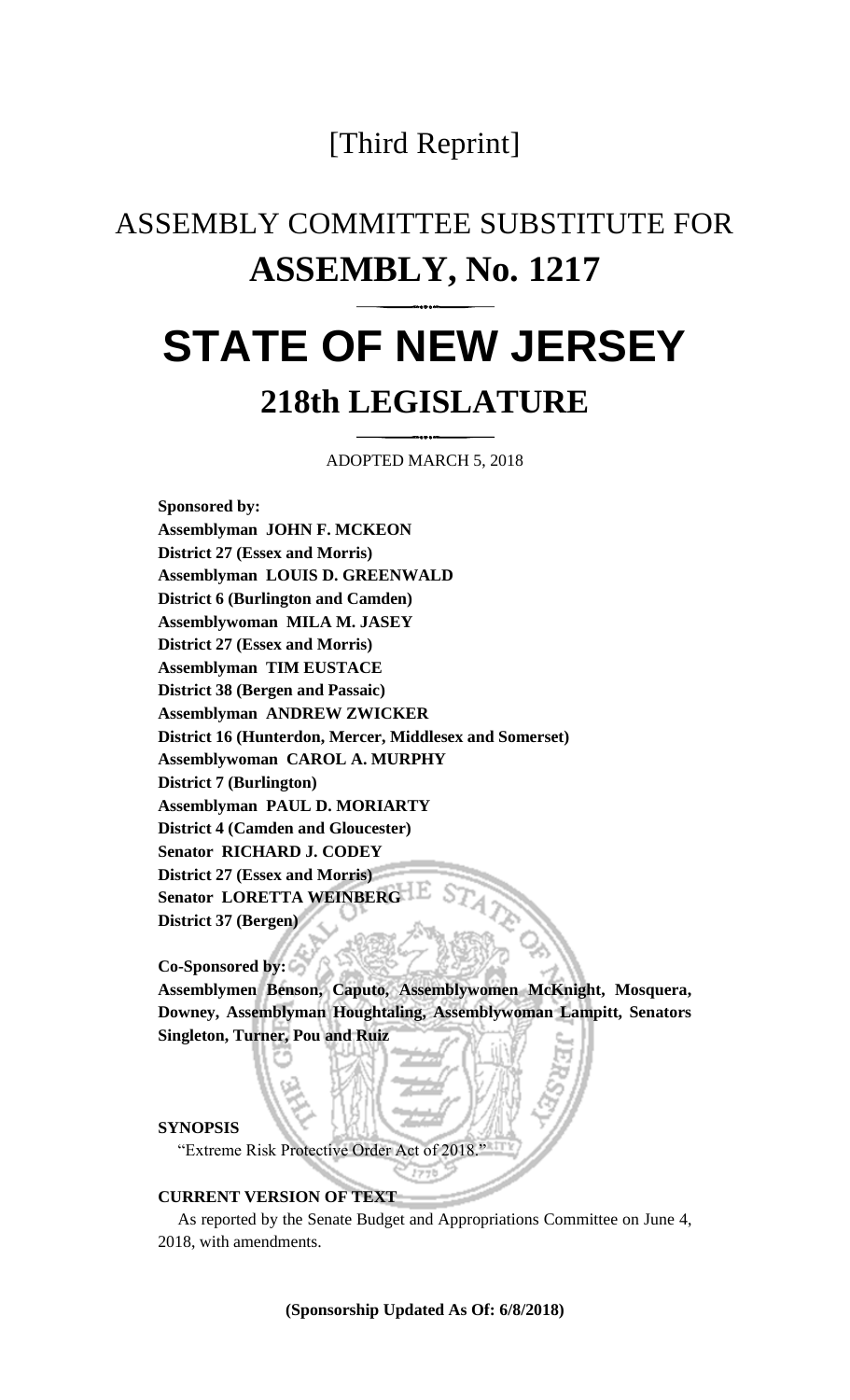$\mathcal{D}$ 

**AN ACT** concerning extreme risk **<sup>2</sup> [**protection**]** protective**<sup>2</sup> <sup>3</sup> [**order**]** 2 orders<sup>3</sup> and supplementing and amending various parts of the statutory law. **BE IT ENACTED** *by the Senate and General Assembly of the State of New Jersey:* 8 1. (New section) This act shall be known and may be cited as the "Extreme Risk Protective Order Act of 2018." 2. (New section) As used in P.L. , c. (C. ) (pending before the Legislature as this bill): "Ammunition" means ammunition or cartridge cases, primers, bullets, or propellant powder designed for use in any firearm, but does not include any shotgun shot or pellet not designed for use as the single, complete projectile load for one shotgun hull or casing or any unloaded, non-metallic shotgun hull or casing not having a primer. "Deadly weapon" shall have the same meaning as in subsection c. of N.J.S.2C:11-1. "Family or household member" means a spouse, domestic partner as defined in section 3 of P.L.2003, c.246 (C.26:8A-3), partner in a civil union couple as defined in section 2 of P.L.2006, c.103 (C.37:1-29), or former spouse, former domestic partner, or former partner in a civil union couple, or any other person who is a present household member or was at any time a household member; a person with whom the respondent has a child in common, or with whom the respondent anticipates having a child in common if one of the parties is pregnant; or a current or former dating partner. "Firearm" shall have the same meaning as in N.J.S.2C:39-1. "Law enforcement agency" means a department, division, bureau, commission, board or other authority of the State or of any political subdivision thereof which employs law enforcement officers. "Law enforcement officer" means a person whose public duties include the power to act as an officer for the detection, apprehension, arrest, and conviction of offenders against the laws of this State. "Petitioner" means a family or household member or law enforcement officer. "Recent" means within six months prior to the date the petition was filed.

**EXPLANATION – Matter enclosed in bold-faced brackets [thus] in the above bill is not enacted and is intended to be omitted in the law.**

**Matter underlined thus is new matter.**

**Matter enclosed in superscript numerals has been adopted as follows:**

**Assembly AAP committee amendments adopted March 22, 2018.**

**Senate SLP committee amendments adopted April 16, 2018.**

**Senate SBA committee amendments adopted June 4, 2018.**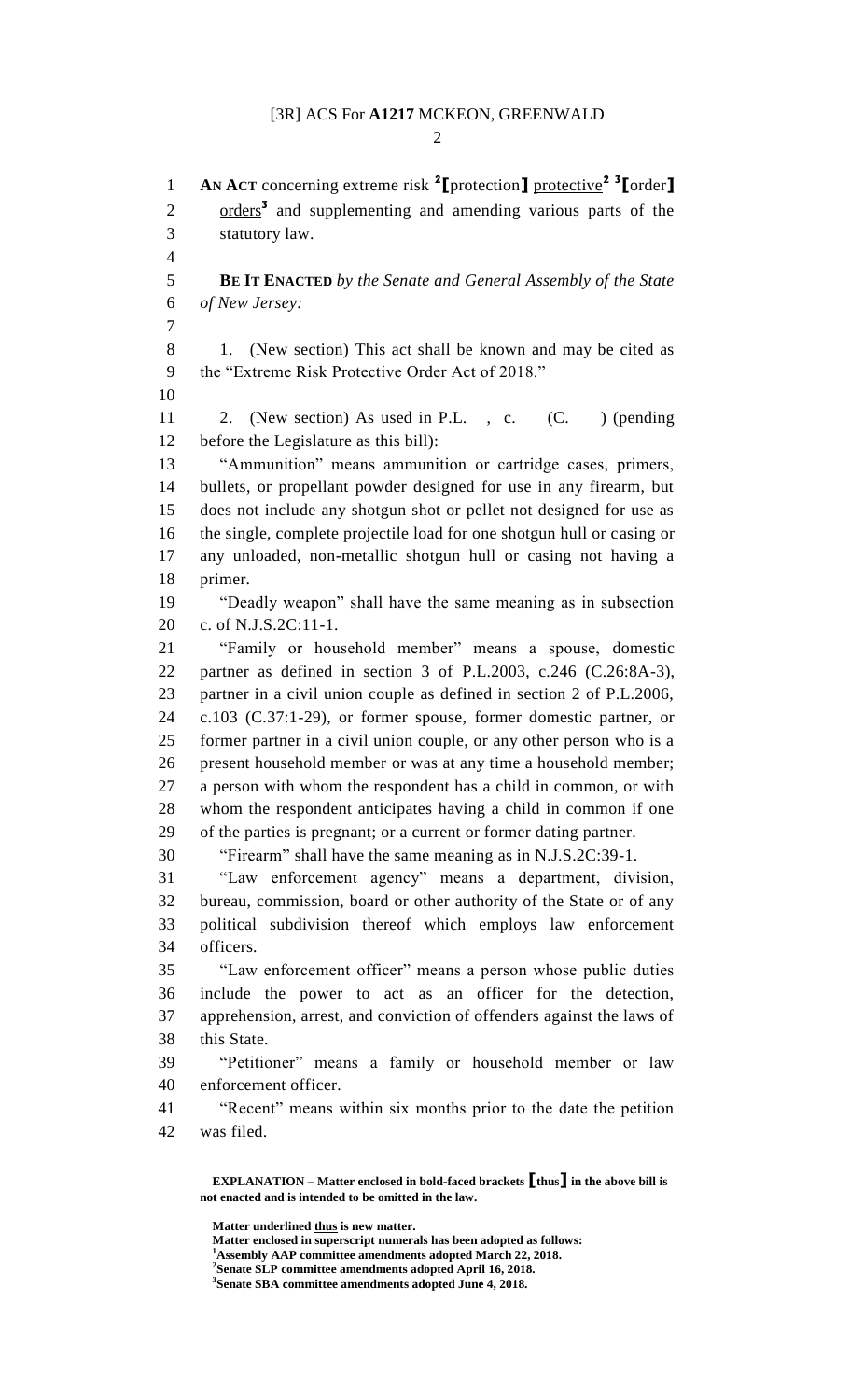3

1 3. (New section) a. A law enforcement officer who, in good 2 faith, does not file a petition for an extreme risk protective order or temporary extreme risk **<sup>2</sup> [**protection**]** protective**<sup>2</sup>** 3 order shall be 4 immune from criminal or civil liability. 5 b. A law enforcement agency shall be immune from civil or 6 criminal liability for any damage or deterioration of firearms or ammunition stored or transported pursuant to section  ${}^{2}$ [6 or]<sup>2</sup> 7<sup>2</sup> or 8<sup>2</sup> 7 8 of P.L. , c. (C. ) (pending before the Legislature as this bill) 9 unless the damage or deterioration resulted from recklessness, gross 10 negligence, or intentional misconduct by the law enforcement agency. <sup>3</sup><sub>C.</sub> The immunity provided in subsections a. and b. of this section 12 shall be in addition to any privileges or immunities provided pursuant to any other law.**<sup>3</sup>** 13 14 4. (New section) a. **1** 15 **[**A**]** Except as provided in subsection 16  ${}^{2}$ [m.]  $I^2$  of this section, a<sup>1</sup> petitioner may file a petition  ${}^{1}$ , as 17 prescribed by the Administrative Director of the Courts,<sup>1</sup> for a temporary extreme risk protective order in the **<sup>2</sup>** 18 **[**Superior Court**]** 19 court<sup>2</sup> in accordance with the Rules of Court  $2\mathbf{I}^1$  or in any State, 20 county, or municipal law enforcement agency<sup>1</sup><sup>2</sup> alleging that the 21 respondent poses a significant danger of bodily injury to self or others 22 by having custody or control of, owning, possessing, purchasing, or receiving a firearm. The petition shall be heard by the **<sup>2</sup>** 23 **[**Superior 24 Court**]** court<sup>2</sup> in an expedited manner. <sup>3</sup> Petition forms shall be readily available at the courts, and at State, county, and municipal law enforcement agencies.**<sup>3</sup>** 26 27  $\frac{1}{2}$  **l**<sup>1</sup>In the case of a petition filed in a<sup> $\frac{1}{2}$ </sup>  $\frac{1}{2}$   $\frac{1}{2}$  Prior to filing a 28 petition with the court, a family or household member may request 29 assistance from a<sup>3</sup> State, county, or municipal law enforcement agency 20 <sup>2</sup>**I**, a law enforcement officer or employee<sup>1</sup><sup>2</sup> <sup>3</sup><sub>which</sub><sup>3</sup> shall advise the 31 petitioner of the procedure for completing and signing a petition for a 32 temporary extreme risk protective order.<sup>1</sup> <sup>3</sup>A law enforcement officer 33 from the agency may assist the family or household member in 34 preparing or filing the petition. This assistance may include, but not 35 be limited to, providing information related to the factors set forth in 36 subsection f. of this section, joining in the petition, referring the matter 37 to another law enforcement agency for additional assistance, or filing the officer's own petition with the court.**<sup>3</sup>** 38 39 Filing a petition pursuant to this section shall not prevent a 40 petitioner from filing a criminal complaint <sup>2</sup><u>or applying for a</u> 41 restraining order pursuant to the "Prevention of Domestic Violence 42 Act of 1991," P.L. 1991, c. 261 (C.2C:25-17 et seq.)<sup>2</sup> <sup>3</sup> or prevent any 43 person from taking any action authorized pursuant to P.L.1987, c.116 44  $(C.30:4-27.1$  et seq.)<sup>3</sup> based on the circumstances forming the basis of 45 the petition.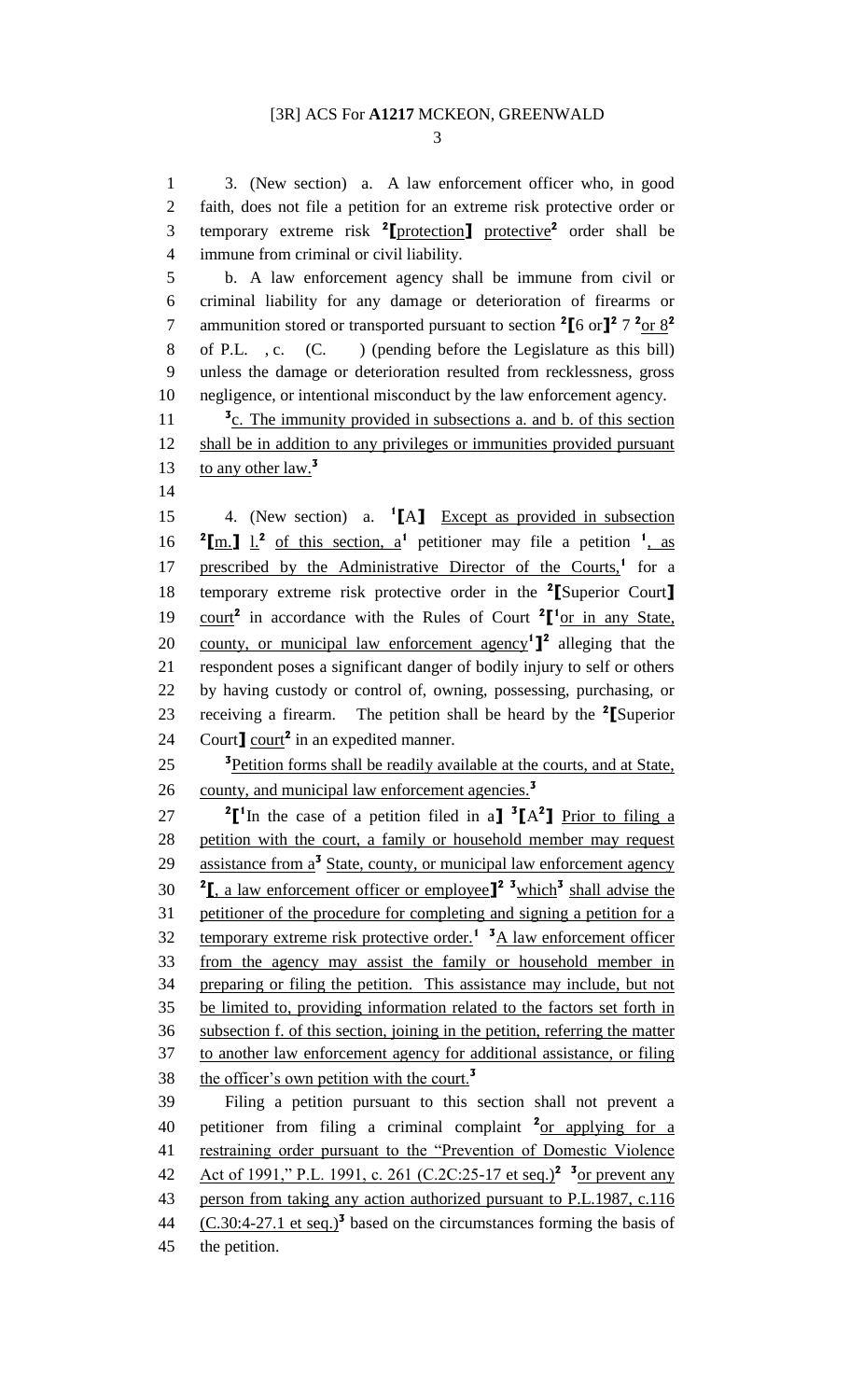$\Delta$ 

A petitioner may apply for relief under this section in **<sup>2</sup> [**a **<sup>1</sup>** 1 **[**court**]** 2 county<sup>1</sup> where the respondent resides, or where the petitioner resides in**] 2** 3 accordance with the Rules of Court. 4 b. A petition for a temporary extreme risk protective order shall

include an affidavit **<sup>3</sup>** 5 **[**including**]** setting forth the facts tending to establish the grounds of the petition, or the reason for believing that 7 they exist, and, to the extent available,<sup>3</sup> the number, types, physical description, and locations of any firearms and ammunition currently believed by the petitioner to be controlled or possessed by the respondent.

11 c. The court shall not charge a fee to file the petition.

12 d. <sup>3</sup> Petition forms shall be readily available at the courts, and at State, county, and municipal**] 3 1 [**police stations**] 3** 13 **[**law enforcement 14 **agencies<sup>1</sup>** The court, before issuing a temporary extreme risk 15 protective order, shall examine under oath the petitioner and any 16 witness the petitioner may produce. The court, in lieu of examining 17 the petitioner and any witness, may rely on an affidavit submitted in 18 support of the petition<sup>3</sup>.

 e. A judge shall issue the order if the court finds good cause to believe that the respondent poses an immediate and present danger of causing bodily injury to the respondent or others by having custody or control of, owning, possessing, purchasing, or receiving a firearm.

23 f.  ${}^{2}$  $[$ <sup>t</sup> $[$ In<sub></sub> $]$  $\overline{1}$  $\overline{0}$  assist the court in<sup>1</sup> determining whether to issue an 24 order pursuant to this section,  $\frac{1_{\text{the}}}{2 \text{ The}}$  county prosecutor  $\frac{2_{\text{or a}}}{2}$ 25 designee of the county prosecutor<sup>2</sup> shall produce in an expedited 26 manner any available evidence <sup>2</sup>including, but not limited to, <sup>3</sup> available<sup>3</sup> evidence related to the factors set forth in this section,<sup>2</sup> 27 28  $\text{and}^1$  the court shall consider whether the respondent  $^2$  [has ]<sup>2</sup>:

29 (1)  $\frac{2 \text{ has}}{2}$  any history of threats or acts of violence by the 30 respondent directed toward self or others;

31 (2)  $\frac{2 \text{ has}^2}{2}$  any history of use, attempted use, or threatened use of 32 physical force by the respondent against another person;

 $(3)$   $\binom{2}{1}$  any recent violation of **i** is the subject of a temporary or final 34 restraining order or has violated<sup>2</sup> a <sup>2</sup> temporary or final<sup>2</sup> restraining 35 order issued pursuant to the "Prevention of Domestic Violence Act of 36 1991," P.L.1991, c.261 (C.2C:25-17 et seq.);

 $(4)$  <sup>2</sup> [any recent violation of ] is the subject of a temporary or final 38 protective order or has violated<sup>2</sup> a <sup>2</sup> temporary or final<sup>2</sup> protective order 39 issued pursuant to the "Sexual Assault Survivor Protection Act of 40 2015," P.L.2015, c.147 (C.2C:14-13 et al.);

(5) **<sup>2</sup>** 41 **[**ever been convicted of**]** has any prior arrests, pending charges, or convictions for**<sup>2</sup>** a violent **<sup>2</sup>** indictable crime or**<sup>2</sup>** 42 disorderly persons **<sup>2</sup> [**or petty disorderly persons**] 2** 43 offense, stalking offense 44 pursuant to section 1 of P.L.1992, c.209 (C.2C:12-10), or domestic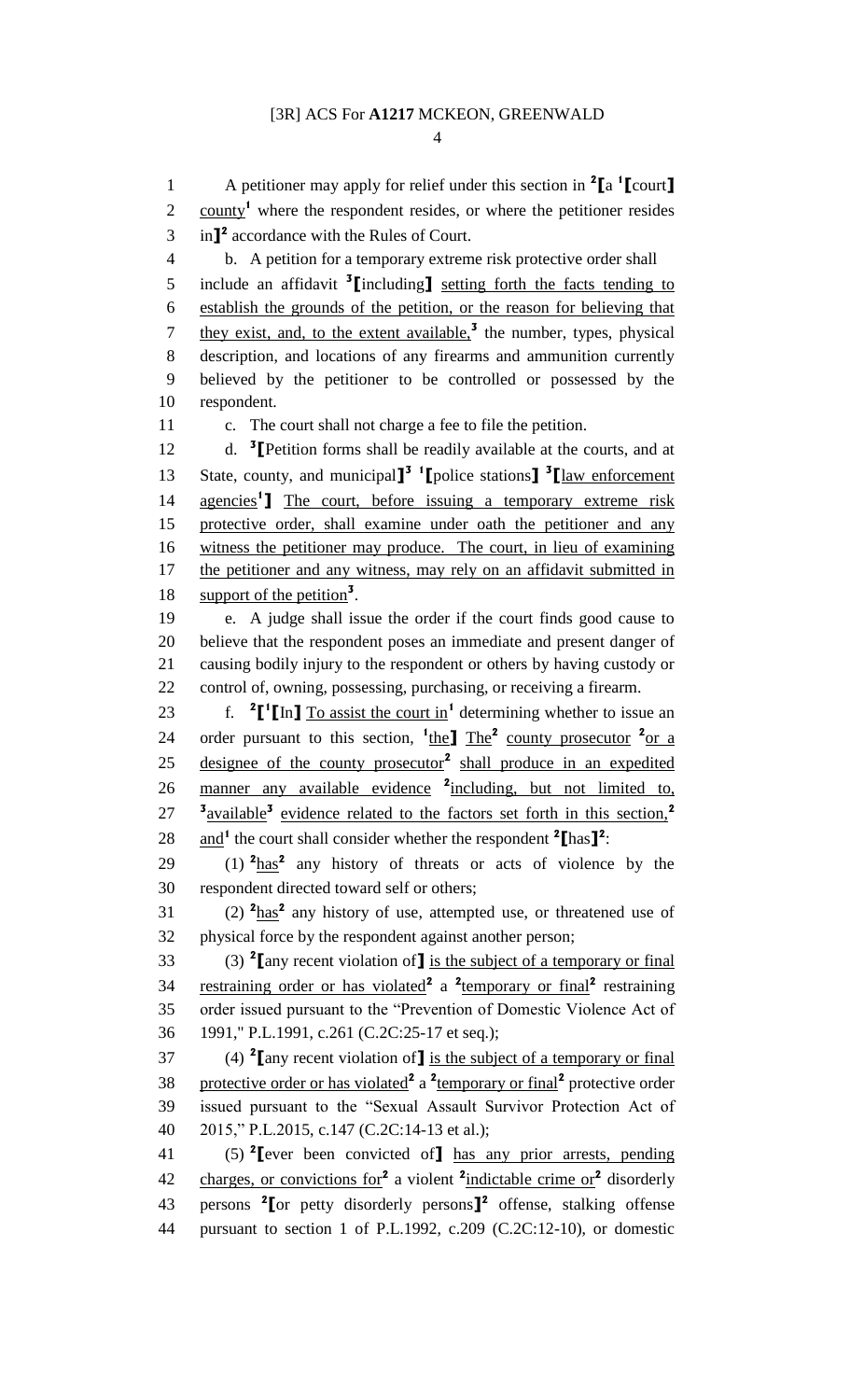violence offense enumerated in section 3 of P.L.1991, c.261 (C.2C:25-  $2 \t19$ : (6) **<sup>2</sup>** has**<sup>2</sup> <sup>3</sup> [**ever been convicted of an**]** any prior arrests, pending 4 charges, or convictions for any<sup>3</sup> offense involving cruelty to animals **<sup>3</sup>**<sub>Or any history of acts involving cruelty to animals<sup>3</sup>; <sup>2</sup>[ or ]<sup>2</sup></sub> (7) **<sup>2</sup>** has**<sup>2</sup>** any history of drug or alcohol abuse and recovery from this abuse **<sup>2</sup> [**.**]** ; or**<sup>2</sup> [**g. In determining whether to issue an order pursuant to this 9 section, <sup>1</sup>the county prosecutor shall produce in an expedited manner 10 any available evidence and<sup>1</sup> the court also may consider any factors related to whether the respondent presents an increased risk of violence, including, but not limited to, whether the respondent has any: (1) history of violating a restraining order issued pursuant to the "Prevention of Domestic Violence Act of 1991," P.L.1991, c.261 (C.2C:25-17 et seq.); (2) history of violating a protective order issued pursuant to the "Sexual Assault Survivor Protection Act of 2015," P.L.2015, c.147 (C.2C:14-13 et al.) (3) prior arrests for a violent disorderly persons or petty disorderly persons offense, stalking offense pursuant to section 1 of P.L.1992, c.209 (C.2C:12-10), or domestic violence offense enumerated in section 3 of P.L.1991, c.261 (C.2C:25-19); or 23 (4) recent acquisitions of  $\int$  (8) has recently acquired<sup>2</sup> a firearm, ammunition, or other deadly weapon.  $\frac{2 \text{th}}{\text{th}}$   $\frac{1 \text{g}^2}{\text{s}^2}$  The temporary extreme risk protective order shall prohibit the respondent from having custody or control of, owning, purchasing, possessing, or receiving firearms or ammunition, and from securing or holding a firearms purchaser identification card or permit to purchase a handgun pursuant to N.J.S.2C:58-3, or a permit to carry a handgun pursuant to N.J.S.2C:58-4 during the period the protective order is in effect and shall order the respondent to surrender firearms and ammunition in the respondent's custody or control, or which the respondent possesses or owns, and any firearms purchaser identification card, permit to purchase a handgun, or permit to carry a handgun held by the respondent in accordance with section 7 of P.L. , c. (C. ) (pending before the Legislature as this bill). Any card or permit issued to the respondent shall be immediately revoked pursuant to subsection f. of N.J.S.2C:58-3. **21.**  $\frac{h}{2}$  **h.** <sup>2</sup> A temporary extreme risk protective order issued under this section shall remain in effect until a court issues a further order. **[j.]**  $i^2$  The court that issues the temporary extreme risk 42 protective order shall immediately forward<sup>3</sup>:  $(1)^3$  a copy of the order <sup>3</sup>[and petition]<sup>3</sup> to the <sup>3</sup>petitioner and<sup>3</sup> county prosecutor **<sup>2</sup> [**and**<sup>1</sup> ] 3 [**who shall forward a copy to the**<sup>2</sup> ]** in the county in which the respondent resides; and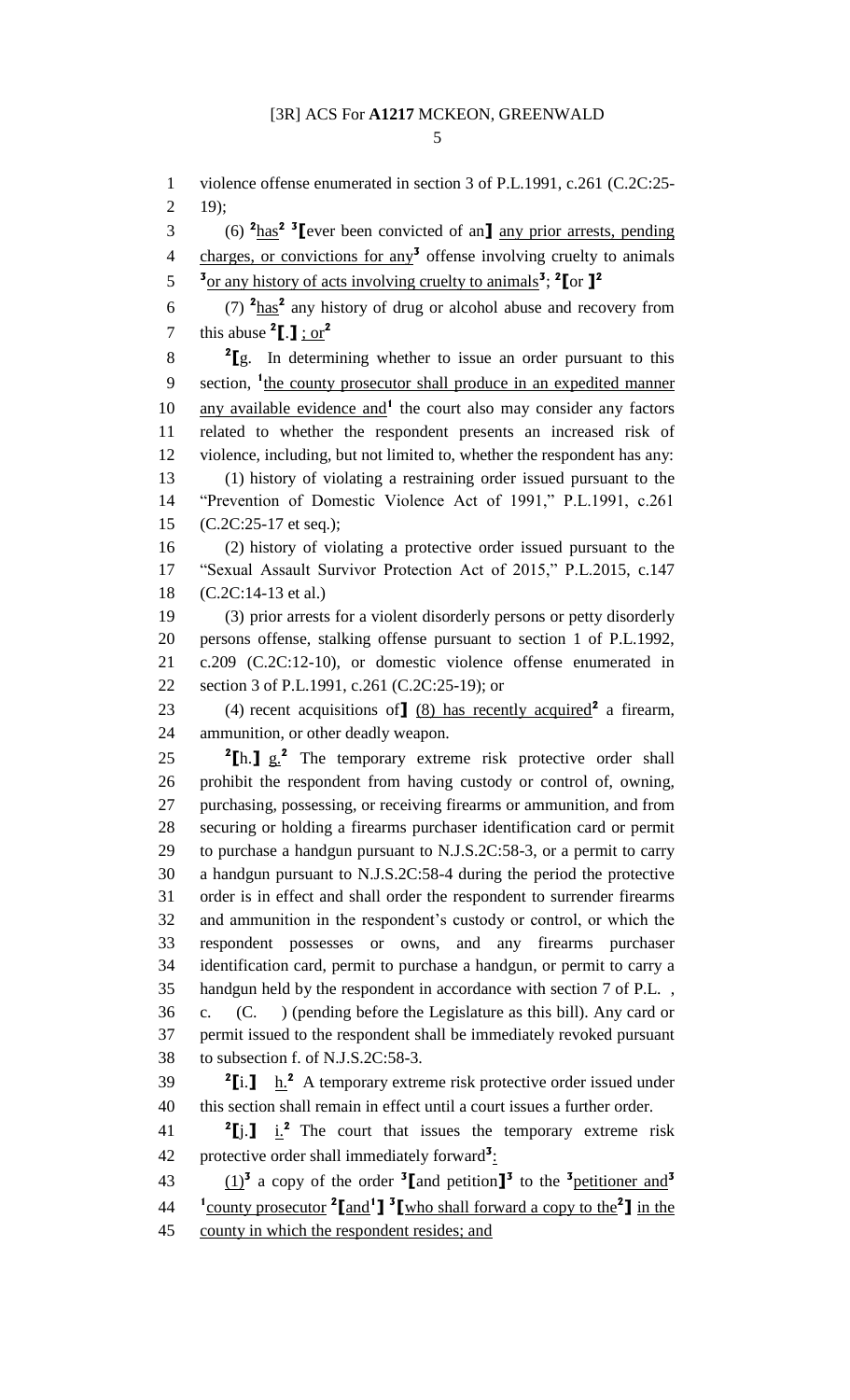1 (2) a copy of the order and the petition to the<sup>3</sup> appropriate law 2 enforcement agency <sup>3</sup> in the municipality in which the respondent 3 resides,<sup>3</sup> which shall immediately, or as soon as practicable, serve it on 4 the respondent  ${}^{3}$ [,  ${}^{2}$ [and]<sup>2</sup> to the law enforcement agency of the 5 municipality in which the petitioner resides or is sheltered  $\frac{2}{x}$ , and the petitioner**<sup>2</sup> ] 3** . If personal service cannot be effected upon the respondent, the court may order other appropriate substituted service. At no time shall  $\left[ \frac{a^2}{2} \right]$  petitioner  $\frac{2a}{2}$  who is a family or household member be asked or required to serve any order on the respondent. The law enforcement agency serving the order shall not charge a fee or seek reimbursement from the petitioner for service of the order.  ${}^{2}$ **[k.]**  $\underline{i}$ <sup>2</sup> Notice of temporary extreme risk protective orders issued pursuant to this section shall be sent by the **<sup>2</sup> [**clerk of the court 15 or other person designated by the court] county prosecutor<sup>2</sup> to the appropriate chiefs of police, members of the State Police, and any other appropriate law enforcement agency or court.  $\frac{2}{\pi}$ . **1** k.<sup>2</sup> Any temporary extreme risk protective order issued pursuant to this section shall be in effect throughout the State, and shall be enforced by all law enforcement officers.  ${}^{2}$ **[<sup>1</sup>m.]** 1.<sup>2</sup> (1) A petition for a temporary extreme risk protective 22 order filed against a law enforcement officer shall be filed in the law enforcement agency in which the officer is employed. The law enforcement officer or employee receiving the petition shall advise the petitioner of the procedure for completing and signing a petition. 26 (2) Upon receipt of the petition, the law enforcement officer's employer shall immediately initiate an internal affairs investigation. (3) The disposition of the internal affairs investigation shall immediately be served upon the county prosecutor who shall make a determination whether to refer the matter to the courts. (4) The law enforcement officer's employer shall take appropriate steps to implement any findings set forth in the disposition of the internal affairs investigation. The law enforcement officer shall not be terminated during the pendency of the internal affairs investigation.**<sup>1</sup>** 5. (New section) a. A hearing for **<sup>2</sup> [**an**]** a final**<sup>2</sup>** extreme risk 38 protective order shall be held <sup>1</sup>in the Superior Court<sup>1</sup> in accordance with the Rules of Court within 10 days of the filing of a petition 40 pursuant to  $\frac{1}{1}$  subsection a. of  $\frac{1}{1}$  section 4 of P.L., c. (C. ) 41 (pending before the Legislature as this bill)  $^2$ **[**in the county where the temporary extreme risk protective order was filed, unless good cause is 43 shown for the hearing to be held in another county  $\mathbf{I}^2$ . A copy of the petition shall be served on the respondent in accordance with the Rules of Court.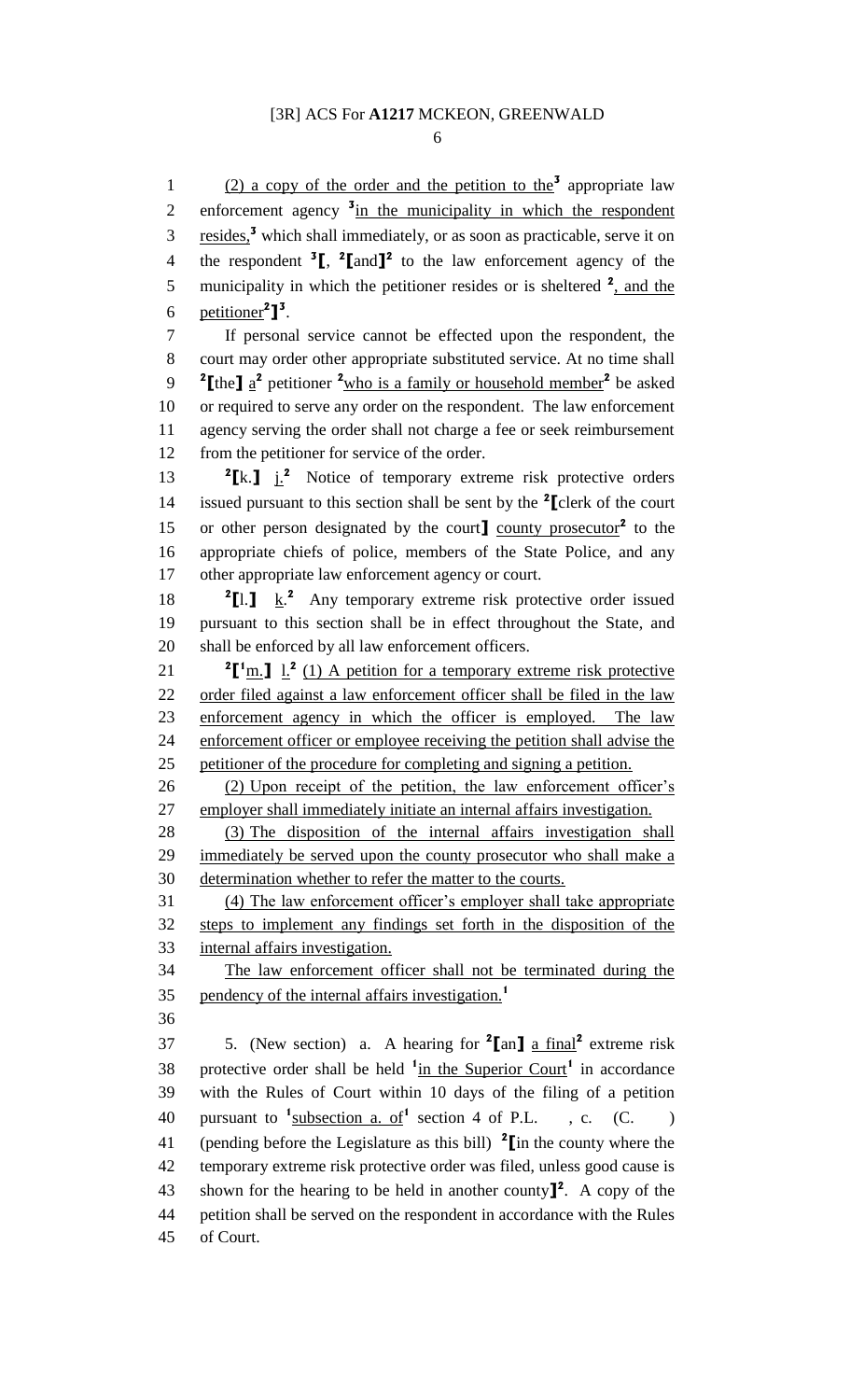7

1 b.  ${}^{2}$  $[$ <sup>t</sup> $\frac{In order to assist the court in determining whether to issue$ 2 an order pursuant to this section, the<sup>1</sup> The<sup>2</sup> county prosecutor shall 3 produce in an expedited manner any available evidence <sup>2</sup>including, but 4 not limited to, evidence related to the factors enumerated in subsection 5 f. of section 4 of P.L. , c. (C. ) (pending before the Legislature as 6  $\frac{\text{this bill}}{\text{?}}$ <sup>1</sup>. If the court finds by a preponderance of the evidence at the 7 hearing that the respondent poses a significant danger of bodily injury 8 to the respondent's self or others by having custody or control of, 9 owning, possessing, purchasing, or receiving a firearm, the court shall 10 issue  ${}^{1}$ [a one-year]  $\underline{an}^{1}$  extreme risk protective order  ${}^{3}$ [ ${}^{1}$ <sub>Which shall</sub>] 11 expire one year following the date of entry of the order unless the 12 order is extended pursuant to section 6 of P.L., c. (C.) (pending before the Legislature as this bill)**<sup>1</sup> ] 3** 13 . 14 c. When deciding whether to issue the order, the court shall 15 consider the factors enumerated in subsection f. of section 4 of 16 P.L. , c.  $(C. )$  (pending before the Legislature as this bill) <sup>2</sup> [and 17 may consider, but is not limited to, the factors enumerated in 18 subsection g. of section 4 of P.L. , c. (C. ) (pending before the 19 Legislature as this bill),  $\int_1^2 \frac{3}{1^2}$  as well as any other relevant evidence. 20 d. An extreme risk protective order issued pursuant to this section 21 shall prohibit the respondent from having custody or control of, 22 owning, purchasing, possessing, or receiving a firearm. <sup>1</sup>A respondent 23 who is a law enforcement officer shall be subject to the provisions of 24 subsection  ${}^{2}$ [m.]  $I.^{2}$  of section 4 of P.L., c. (C. ) (pending before the Legislature as this bill).**<sup>1</sup>** 25 26 27  $\bullet$  **I**<sup>6</sup>. (New section) a. Upon request by a petitioner  $\frac{2 \text{ in a form}}{2 \text{ in a form}}$ 28 prescribed by the Administrative Office of the Courts<sup>2</sup>, and after 29 notice to the respondent <sup>2</sup>in accordance with the Rules of Court<sup>2</sup><sup>1</sup>, 30 appropriate law enforcement, and the county prosecutor<sup>1</sup> and a 31 hearing, the court may extend an extreme risk protective order  $32$  issued pursuant to section 5 of P.L., c., (C.) 33 (pending before the Legislature as this bill). A petition for an 34 extension may be filed  $2$  any time  $\mathbf{I}^2$  within three months preceding 35 the expiration of the current protective order <sup>2</sup>but no less than 30 36 days preceding the expiration of the current protective order<sup>2</sup>. The 37 protective order may be extended for one year if the court makes 38 the same findings by a preponderance of the evidence as required 39 for granting the initial order issued pursuant to section 5 of P.L. , 40 c. (C. ) (pending before the Legislature as this bill). The court 41 shall consider the factors enumerated in subsection f. of section 4 of 42 P.L. , c. (C. ) (pending before the Legislature as this bill) <sup>2</sup> [and may consider, but is not limited to, the factors enumerated in 44 subsection g. of section 4 of P.L. , c. (C. ) (pending before the 45 Legislature as this bill),  $\mathbf{l}^2$  as well as any other relevant evidence.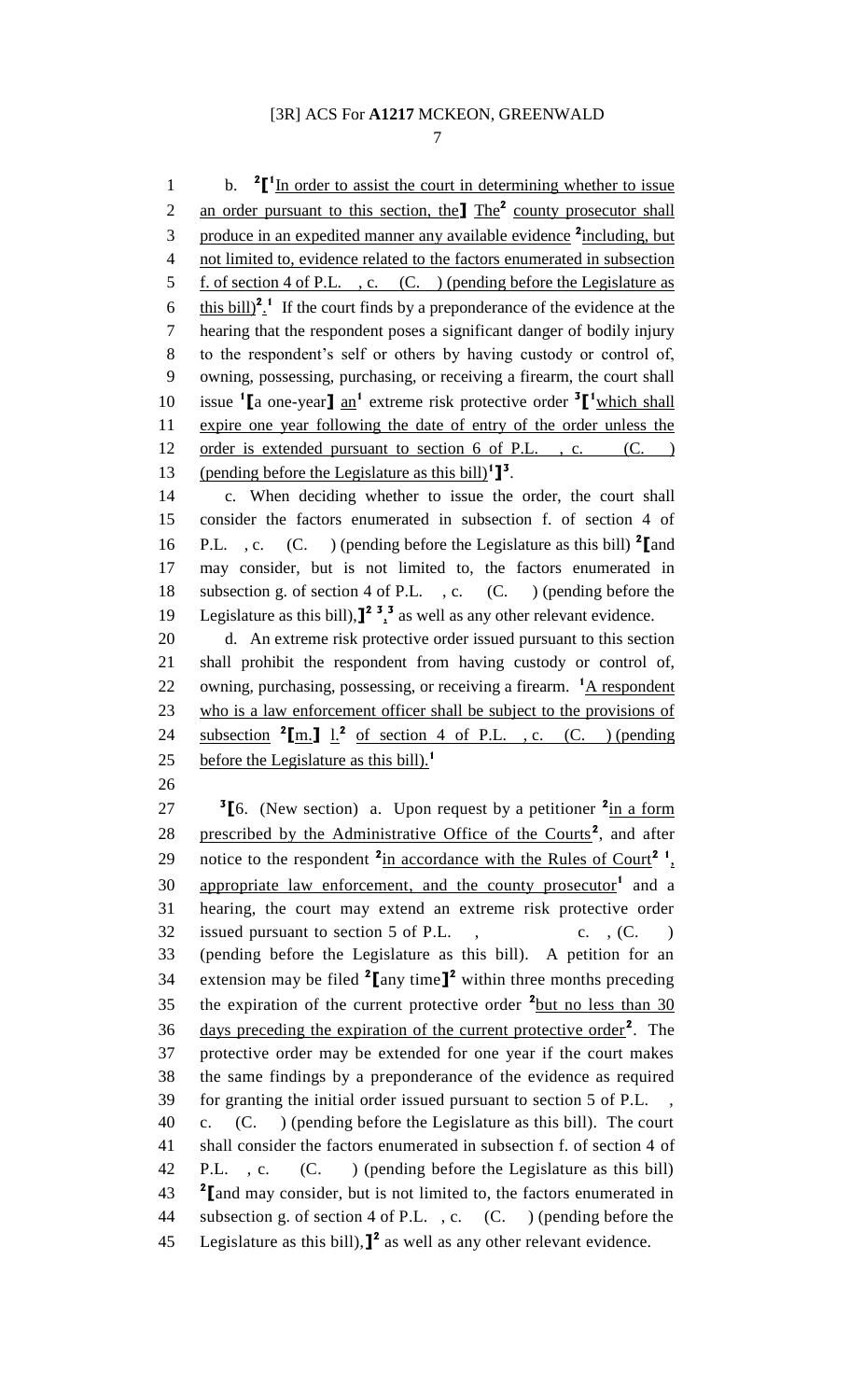b. The court may terminate an order upon petition by the respondent after a hearing at which the respondent shall bear the burden of proving by a preponderance of the evidence that the respondent no longer poses a significant danger of causing bodily injury to the respondent's self or to other persons by having custody or control of, owning, possessing, purchasing, or receiving a firearm. The respondent may file no more than one petition to terminate an order while the order is in effect.**] 3** <sup>3</sup><sup>6</sup>. (New section) Upon request of the petitioner or respondent, in a form prescribed by the Administrative Office of the Courts, the court 12 may terminate a final extreme risk protective order issued pursuant to 13 section 5 of P.L. , c. (C. ) (pending before the Legislature as 14  $\frac{\text{this bill}}{\text{if:}}$  a. the petitioner or respondent, as the case may be, has received 16 notice in accordance with the Rules of Court; 17 b. the appropriate law enforcement agency and the county 18 prosecutor have been notified; and c. a hearing has been held by the court. 20 The petition for termination of the order may be filed at any time 21 following the issuance of the order. During the hearing, the court shall 22 consider the factors enumerated in subsection f. of section 4 of P.L., 23 c. (C. ) (pending before the Legislature as this bill), as well as any other relevant evidence including, but not limited to, whether the respondent has received, or is receiving, mental health treatment. 26 If the respondent petitioned for termination, the respondent shall bear the burden at the hearing of proving by a preponderance of the evidence that the respondent no longer poses a significant danger of causing bodily injury to the respondent's self or to other persons by having custody or control of, owning, possessing, purchasing, or receiving a firearm.**<sup>3</sup>** 7. (New section) a. When a temporary **<sup>2</sup>** or final**<sup>2</sup>** extreme risk protective order **<sup>2</sup> [**or extreme risk protective order**] 2** is issued pursuant 35 to section  $4 \times 3$ , 5, or 6 or  $5 \times 3$  of P.L., c. (C. ) (pending before the Legislature as this bill), the court shall order the respondent to surrender to the local law enforcement agency all firearms and ammunition in the respondent's custody or control, or which the respondent owns or possesses, and any firearms purchaser identification card, permit to purchase a handgun, or permit to carry a 41 handgun held by the respondent. <sup>3</sup>The court also shall notify the respondent that the respondent is prohibited from purchasing firearms or ammunition or applying for a firearms purchaser identification card, permit to purchase a handgun, or permit to carry a handgun.**<sup>3</sup>** b. **<sup>3</sup> [**Upon being served with the protective order, the respondent immediately shall surrender, in a safe manner, all firearms and ammunition in the respondent's custody or control, or which the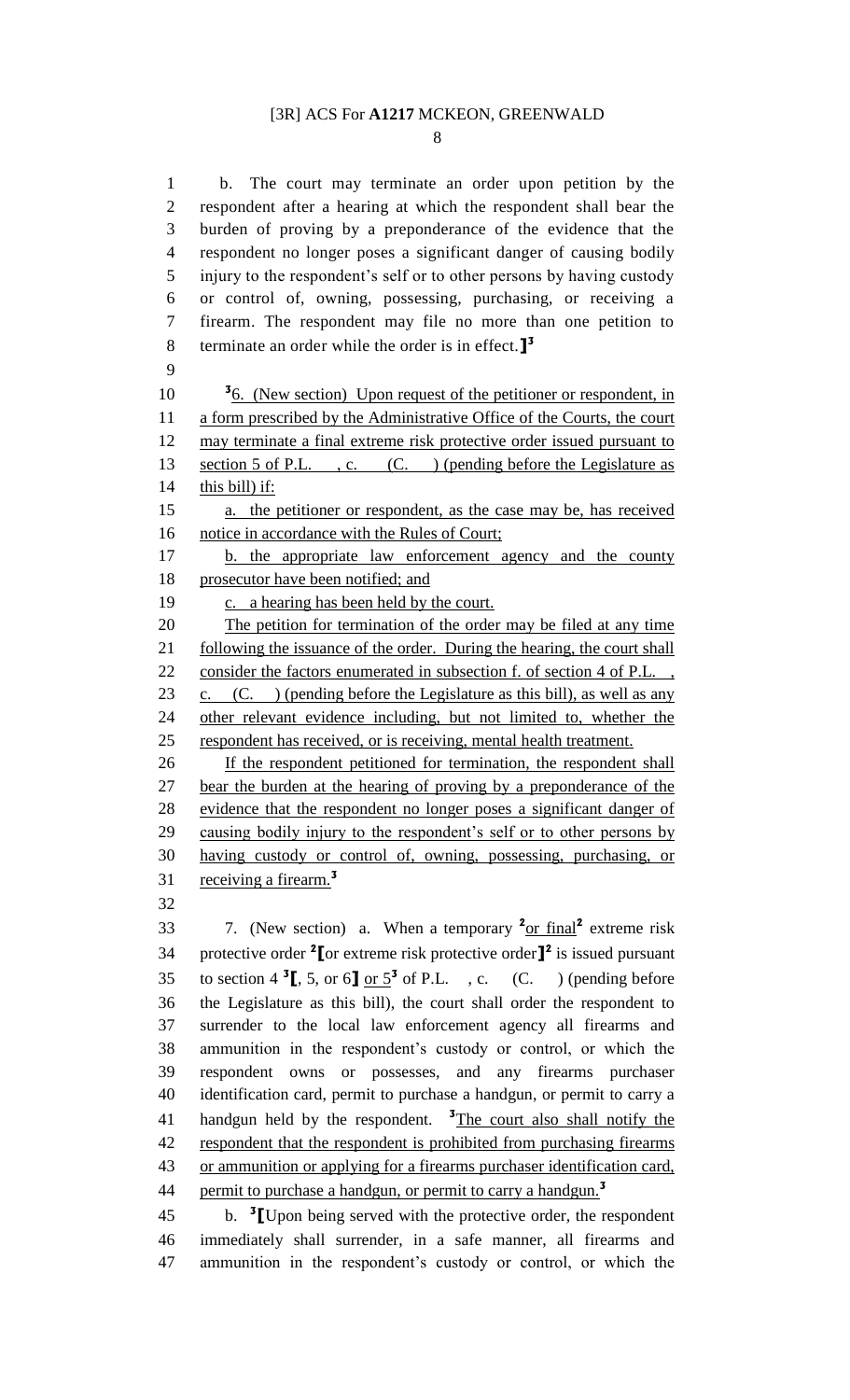$\overline{Q}$ 

 respondent owns or possesses, and any firearms purchaser identification card, permit to purchase a handgun, or permit to carry a handgun held by the respondent to the control of the law enforcement officer.  $(1)$ <sup>3</sup> 

5 If the <sup>3</sup>petition for the temporary extreme risk<sup>3</sup> protective order indicates that the respondent owns or possesses any firearms or 7 ammunition, <sup>3</sup>the court shall issue a search warrant with the temporary 8 or final extreme risk protective order and<sup>3</sup> the law enforcement officer who serves the order shall request that all firearms and ammunition immediately be surrendered.

  $\binom{3}{2}$  If a law enforcement officer is unable to personally serve the order, the respondent shall surrender all firearms and ammunition to the control of the respondent's local law enforcement agency within 24 hours of being served with the order. Alternatively, the**]**

 (1) The respondent immediately shall surrender, in a safe manner, all firearms and ammunition in the respondent's custody or control, or which the respondent owns or possesses, and any firearms purchaser 18 identification card, permit to purchase a handgun, or permit to carry a handgun held by the respondent to the control of the law enforcement officer.

21 (2) The<sup>3</sup> respondent may <sup>3</sup>[surrender or sell] request that the law 22 enforcement agency sell<sup>3</sup> all firearms and ammunition in a safe 23 manner to a federally licensed firearms dealer <sup>2</sup> pursuant to section 8 of 24 P.L. , c.  $(C. )$  (pending before the Legislature as this bill)<sup>2</sup>.

 (3) The law enforcement officer or licensed firearms dealer taking possession of any firearms or ammunition pursuant to this subsection shall issue a receipt identifying all firearms and ammunition that have been surrendered by the respondent. The officer or dealer shall provide a copy of the receipt to the respondent at the time of surrender. (4) If the respondent surrenders firearms and ammunition to a law 31 enforcement officer <sup>3</sup> pursuant to paragraph (1) of this subsection<sup>3</sup> or surrenders or sells firearms and ammunition to a licensed dealer pursuant to paragraph (2) of this subsection, the respondent shall, 34 within 48 hours after being served with the order  $\frac{22}{1}$  file the receipt 35 with <sup>2</sup> [the court that issued the protective order and file a copy of the receipt with the law enforcement agency that served the order**]** the 37 county prosecutor<sup>2</sup>. Failure to timely file the receipt or copy of the receipt shall constitute contempt of the order.

 c. The court which issued the protective order may issue a search warrant for a firearm or ammunition that is in the custody or control of, owned, or possessed by a respondent who is subject to a <sup>2</sup>[restraining] temporary or final protective<sup>2</sup> order issued pursuant to 43 section  $4 \cdot 3 \cdot \left[ \frac{1}{2} \cdot 5 \cdot \frac{1}{2} \right]$  or 6  $\left[ \frac{1}{2} \cdot 5 \cdot \frac{5}{2} \right]$  of P.L. , c. (C. ) (pending before the Legislature as this bill) if the respondent has lawfully been served with that order and has failed to surrender the firearm or ammunition as required by this section.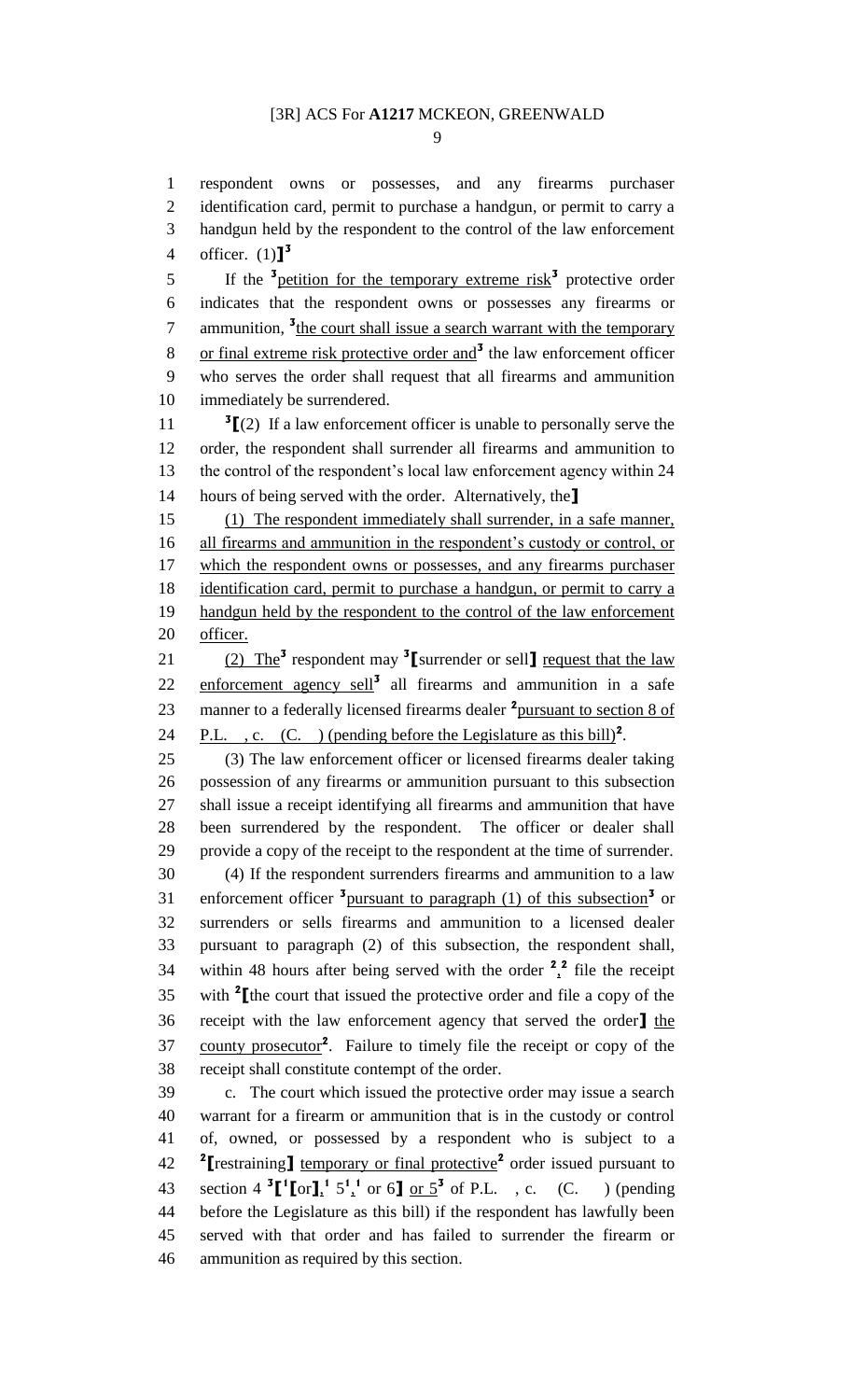d. **<sup>3</sup> [**If the respondent has surrendered a firearm or ammunition to a law enforcement agency, within 30 days of the expiration of the 3 order or upon termination of the order, the<sup>1</sup> The<sup>3</sup> respondent may petition the agency for the return of any surrendered firearms or 5 ammunition <sup>3</sup> upon termination of an order pursuant to section 6 of 6 P.L. c.  $(C.$  ) (pending before the Legislature as this bill)<sup>3</sup>. Within 30 days of receiving a petition for the return of surrendered firearms or ammunition and after the **<sup>3</sup> [**expiration or**] 3** termination of the order, the agency shall return the firearm or ammunition unless: (1) the firearm has been reported as stolen;  $\frac{30r^3}{4}$  (2) the respondent is prohibited from possessing a firearm under State or federal law**<sup>3</sup> [**; or 13 (3) the protective order is extended  $2_{\text{or a}}$  petition to extend the 14 protective order is pending<sup>2</sup> pursuant to the provisions of section 6 of 15 P.L. , c.  $(C. )$  (pending before the Legislature as this bill) $\mathbf{J}^3$ . Nothing in this act shall prohibit revocation and seizure of **<sup>3</sup> [**an 17 individual's<sup>1</sup> a person's<sup>3</sup> firearms purchaser identification card, permit to purchase a handgun, permit to carry a handgun, and weapons **[**pursuant to subsection f. of N.J.S.2C:58-3**]** as authorized pursuant to applicable law**<sup>3</sup>** . **2** e. If a person other than the respondent claims title to any firearm or ammunition surrendered pursuant to this section, and the law enforcement agency determines that the person is the lawful owner of the firearm or ammunition, the firearm or ammunition shall be returned to that person. f. If the respondent has surrendered a firearm or ammunition to a federally licensed firearms dealer, after **<sup>3</sup> [**expiration or**] 3** termination of the order, the respondent may request the law enforcement agency, in writing, to authorize the return of the firearm or ammunition from the dealer. The dealer shall transfer the firearm or ammunition to the respondent in accordance with procedures required when a firearm or 32 ammunition is being sold from the dealer's inventory <sup>2</sup>in accordance 33 with N.J.S.2C:58-2<sup>2</sup>. 8. (New section) A respondent who has surrendered any firearm or ammunition to a law enforcement agency pursuant to P.L. , c. (C. ) (pending before the Legislature as this bill) who does not want the firearm or ammunition returned or is no longer eligible to own or possess a firearm or ammunition may sell or transfer title of the firearm or ammunition to a federally licensed firearms dealer. The agency shall transfer possession of the firearm or ammunition to a licensed dealer only after the dealer has displayed written proof of transfer of the firearm or ammunition from the respondent to the dealer and the agency has verified the

transfer with the respondent.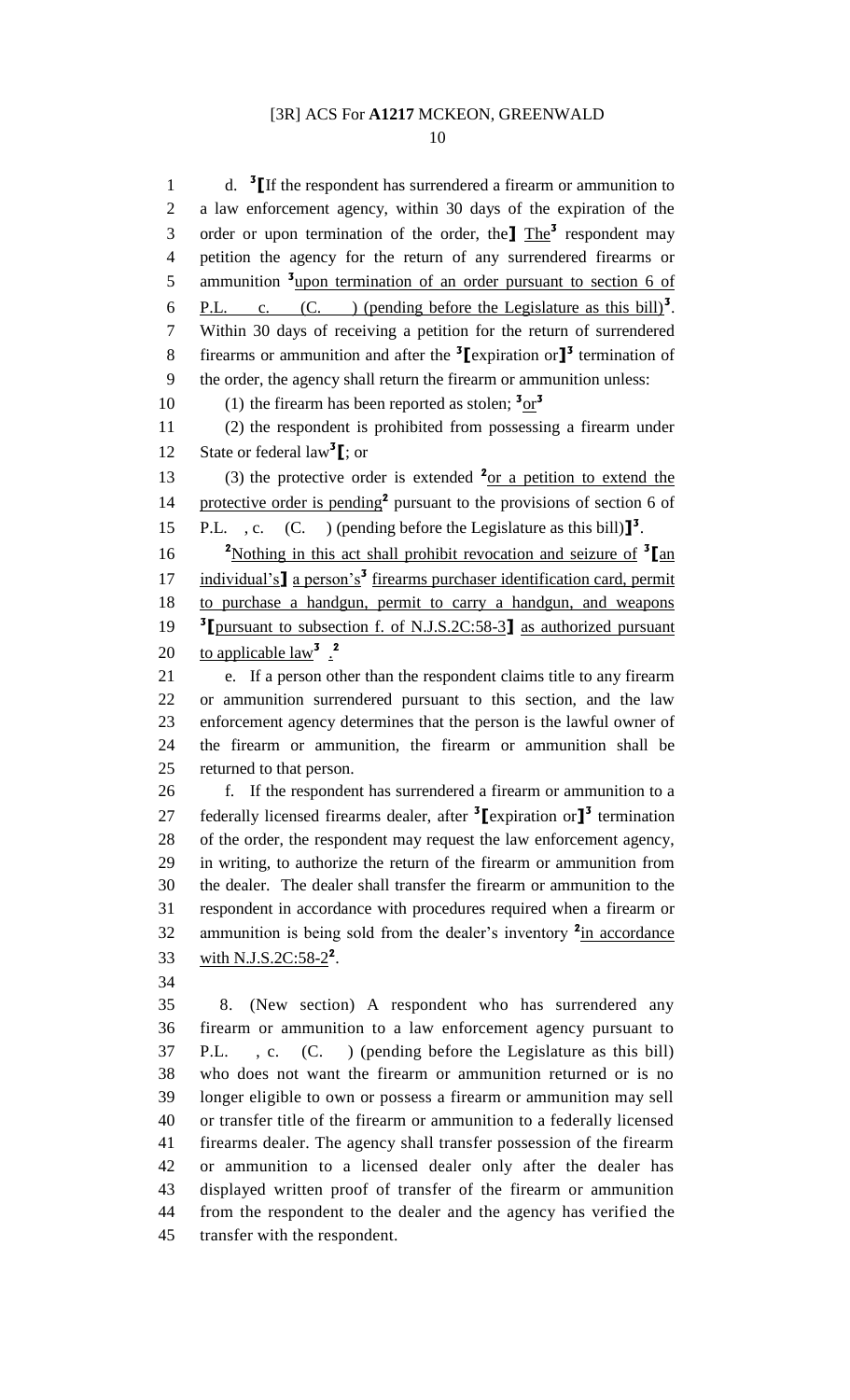11

1 9. (New section) A law enforcement agency holding any firearm 2 or ammunition surrendered pursuant to P.L., c. (C.) (pending 3 before the Legislature as this bill) for more than one year after the <sup>3</sup> Lexpiration or <sup>3</sup> termination of the extreme risk protective order may 5 destroy the firearm or ammunition in accordance with the policies and 6 procedures of the agency for destruction of firearms or ammunition. 7

10. (New section) **<sup>2</sup>** 8 **[**Except as provided in section 11 of P.L., c. (C. ) (pending before the Legislature as this bill), a  $\mathbf{A}^2$ 9 violation by the respondent of an order issued pursuant to section 4  ${}^{3}$  $[{}^{2}$  $[$  or  $]^{2}$  5  ${}^{2}$ , or  $6{}^{2}$  $]$  or  $5^{3}$  of P.L. , c. (C. ) (pending before the Legislature as this bill) shall constitute an offense under subsection e. of N.J.S.2C:29-9 and each order shall so state. All contempt proceedings conducted pursuant to N.J.S.2C:29-9 involving an extreme risk protective order shall be heard by the Superior Court. All 16 contempt proceedings brought pursuant to P.L., c. (C.) (pending before the Legislature as this bill) shall be made in accordance with the Rules of Court.

19

**2 [**11. (New section) **<sup>1</sup>** 20 **[**If a law enforcement officer finds 21 probable cause that a<sub>1</sub> a. A<sup>1</sup> respondent <sup>1</sup>[is<sub>1</sub><sup>1</sup> in contempt of an 22 order entered pursuant to P.L., c. (C.) (pending before the 23 Legislature as this bill)  ${}^{1}$ **[**, the respondent**]**<sup>1</sup> shall be arrested and 24 taken into custody.

25 <sup>1</sup>b. If a person alleges that a respondent has violated or is in 26 contempt of an order entered pursuant to P.L., c. (C.) 27 (pending before the Legislature as this bill) but the facts are 28 insufficient to establish probable cause to arrest the respondent, a 29 law enforcement officer shall advise the petitioner of the procedure 30 for completing and signing a criminal complaint alleging a violation of subsection e. of N.J.S.2C:29-9. **1 ] 2** 31

32

**2 12. 11. 11. C** (New section) a. The Administrative Office of the Courts shall include all persons who have had  $2[\text{Im}]$  a final  $2[\text{Im}]$  extreme  $\frac{\text{risk}^1}{\text{inter}}$  protective  $\frac{1}{\text{center}}$  order  $\frac{1}{\text{center}}$  entered against them pursuant to  $1\frac{\text{section 5}}{\text{section 5}}$   $\frac{3}{\text{for 6}}$   $\frac{3}{\text{of}}$  P.L. , c. (C. ) (pending before the 37 Legislature as this bill), and all persons who have been charged with a violation of **<sup>2</sup> [**an**]** a temporary or final**<sup>2</sup>** 38 extreme risk protective order **1** issued pursuant to section  $4 \cdot 3^2$  [ $2^2$  [or ],  $2^2 \cdot 5^2$ , or  $6^2$ ] or  $5^3$  of P.L. , c. (C. ) (pending before the Legislature as this bill),**<sup>1</sup>** in **<sup>2</sup>** 40 **[**the Domestic 41 Violence Central Registry established pursuant to P.L.1999, c.421 42 (C.2C:25-34 et seq.)**]** an electronic central registry created and 43 maintained by the Administrative Office of the Courts<sup>2</sup>. All records made pursuant to this section shall be kept confidential **<sup>2</sup>** 44 **[**in 45 accordance with the Rules of Court<sup>1</sup> and a<sup>1</sup> and shall be released only 46 to a police or other law enforcement agency investigating a report of a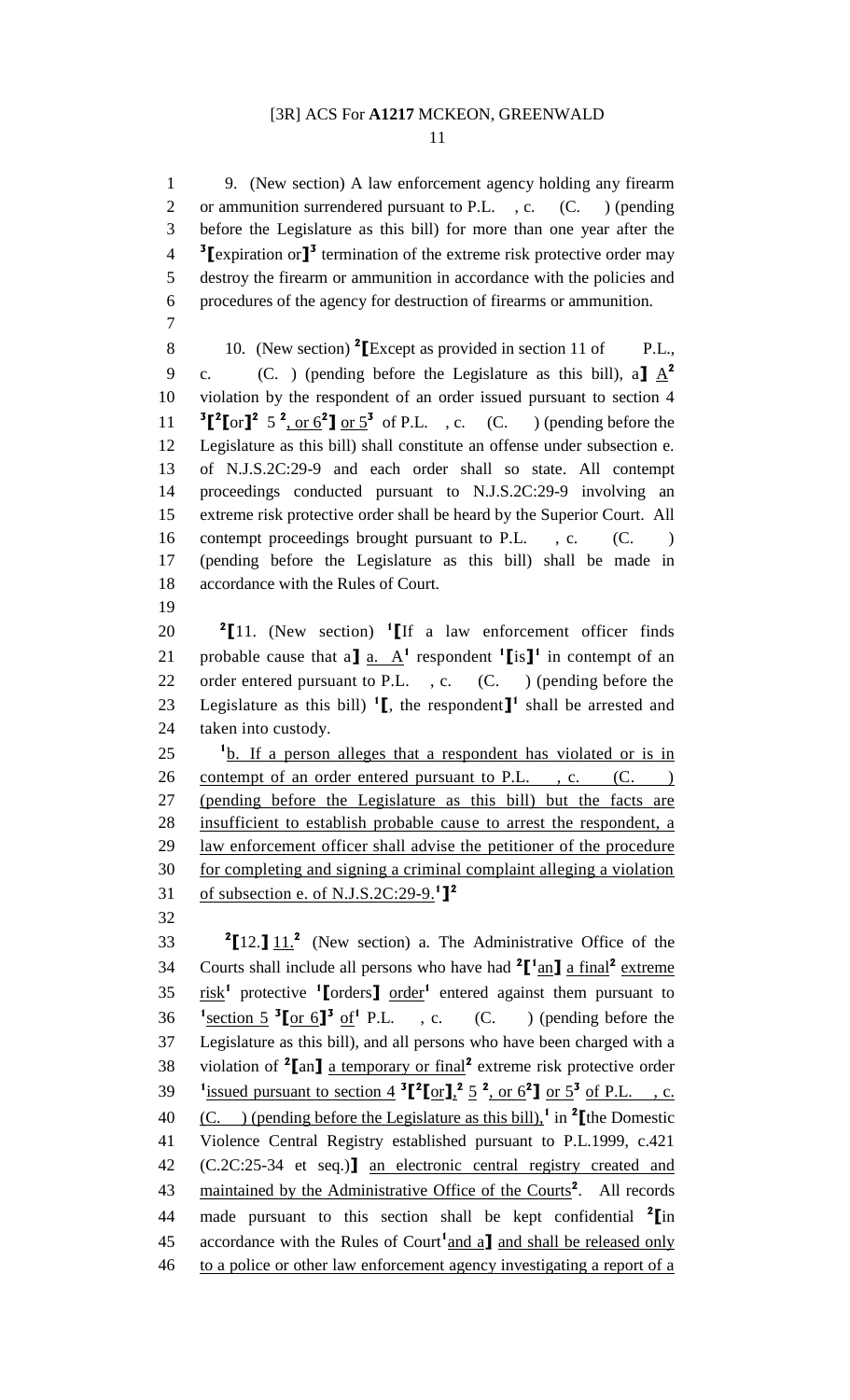crime, offense, or act of domestic violence, or conducting a background investigation involving a person's application for a firearms purchaser identification card or permit to purchase a handgun or employment as a police or law enforcement officer, or for any other 5 purpose authorized by law or the Supreme Court of the State of New 6 Lersey.  $A^2$  respondent's information, other than information related to 7 a violation of <sup>2</sup>[an] a temporary or final<sup>2</sup> order issued pursuant to 8 section  $4^{3}$   $[{}^{2}$   $[$  or  $]^{2}$ ,  $\frac{5}{9}$ ,  $\frac{2}{9}$ , or  $\frac{6^{2}}{9}$  or  $\frac{5^{3}}{9}$  of P.L., c. (C. ) (pending before the Legislature as this bill), shall be removed from the registry 10 upon the <sup>3</sup>[expiration] termination<sup>3</sup> of the extreme risk protective 11 order<sup>1</sup>. b. Any person who disseminates or discloses a record or report of the central registry for a purpose other than the purposes authorized in this section or as otherwise authorized by law or the Supreme Court of the State of New Jersey is guilty of a crime of the fourth degree.  $\frac{2}{13.1}$   $\frac{12.2}{12.1}$  N.J.S.2C:29-9 is amended to read as follows: 2C:29-9. Contempt. a. A person is guilty of a crime of the fourth degree if **[**he**]** the person purposely or knowingly disobeys a judicial order or protective order, pursuant to section 1 of P.L.1985, c.250 (C.2C:28-5.1), or hinders, obstructs, or impedes the effectuation of a judicial order or the exercise of jurisdiction over any person, thing, or controversy by a court, administrative body, or investigative entity. b. (1) Except as provided in paragraph (2) of this subsection, a person is guilty of a crime of the fourth degree if that person purposely or knowingly violates any provision in an order entered under the provisions of the "Prevention of Domestic Violence Act of 1991," P.L.1991, c.261 (C.2C:25-17 et al.) or an order entered under the provisions of a substantially similar statute under the laws of another state or the United States when the conduct which constitutes the violation could also constitute a crime or a disorderly persons offense. 33 Orders entered pursuant to paragraphs  $(3)$ ,  $(4)$ ,  $(5)$ ,  $(8)^{3}$ ,  $(9)$  and  $(9)$  of subsection b. of section 13 of P.L.1991, c.261 (C.2C:25-29) or substantially similar orders entered under the laws of another state or the United States shall be excluded from the provisions of this paragraph. (2) In all other cases a person is guilty of a disorderly persons offense if that person purposely or knowingly violates an order entered under the provisions of the "Prevention of Domestic Violence Act of 1991," P.L.1991, c.261 (C.2C:25-17 et al.) or an order entered under the provisions of a substantially similar statute under the laws of another state or the United States. 44 Orders entered pursuant to paragraphs  $(3)$ ,  $(4)$ ,  $(5)$ ,  $(8)$ <sup>3</sup>,<sup>3</sup> and  $(9)$ of subsection b. of section 13 of P.L.1991, c.261 (C.2C:25-29) or

substantially similar orders entered under the laws of another state or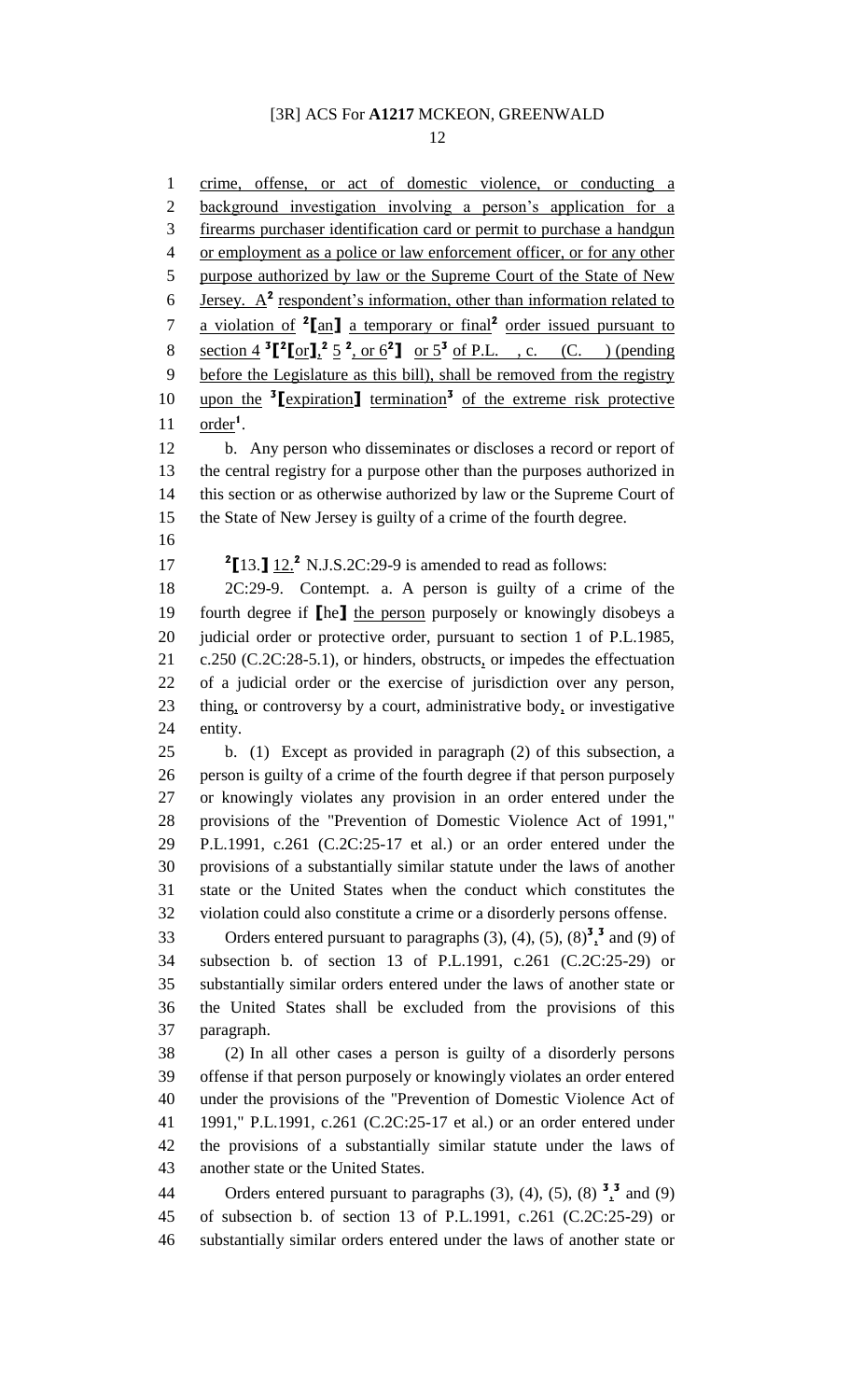the United States shall be excluded from the provisions of this paragraph.

 c. A person is guilty of a crime of the third degree if that person purposely or knowingly violates any provision in an order entered under the provisions of section 3 of P.L.1996, c.39 (C.2C:12-10.1) or section 2 of P.L.1999, c.47 (C.2C:12-10.2) or an order entered under the provisions of a substantially similar statute under the laws of another state or the United States when the conduct which constitutes the violation could also constitute a crime or a disorderly persons offense.

 d. (1) Except as provided in paragraph (2) of this subsection, a person is guilty of a crime of the fourth degree if that person purposely or knowingly violates any provision in an order entered under the provisions of P.L.2015, c.147 (C.2C:14-13 et al.) or an order entered under the provisions of a substantially similar statute under the laws of another state or the United States when the conduct which constitutes the violation could also constitute a crime or a disorderly persons offense.

 (2) In all other cases a person is guilty of a disorderly persons offense if that person purposely or knowingly violates an order entered under the provisions of P.L.2015, c.147 (C.2C:14-13 et al.) or an order entered under the provisions of a substantially similar statute under the laws of another state or the United States.

24 e. A person is guilty of a crime of the fourth degree if the person purposely or knowingly violates any provision of an order entered under the provisions of the "Extreme Risk Protective Order Act of 27 2018," P.L., c. (C.) (pending before the Legislature as this bill) or an order entered under the provisions of a substantially similar statute under the laws of another state or the United States.

 As used in this section, "state" means a state of the United States, the District of Columbia, Puerto Rico, the United States Virgin Islands, or any territory or insular possession subject to the jurisdiction of the United States. The term includes an Indian tribe or band, or Alaskan native village, which is recognized by a federal law or formally acknowledged by a state.

(cf: P.L.2016, c.93, s.3)

**2**  $\begin{bmatrix} 14. \end{bmatrix}$   $\frac{13.2}{13.2}$  Section 6 of P.L.1979, c.179 (C.2C:39-7) is amended to read as follows:

6. Certain Persons Not to Have Weapons.

 a. Except as provided in subsection b. of this section, any person, having been convicted in this State or elsewhere of the crime of aggravated assault, arson, burglary, escape, extortion, homicide, kidnapping, robbery, aggravated sexual assault, sexual assault, bias intimidation in violation of N.J.S.2C:16-1 or endangering the welfare of a child pursuant to N.J.S.2C:24-4, whether or not armed with or having in his possession any weapon enumerated in subsection r. of N.J.S.2C:39-1, or any person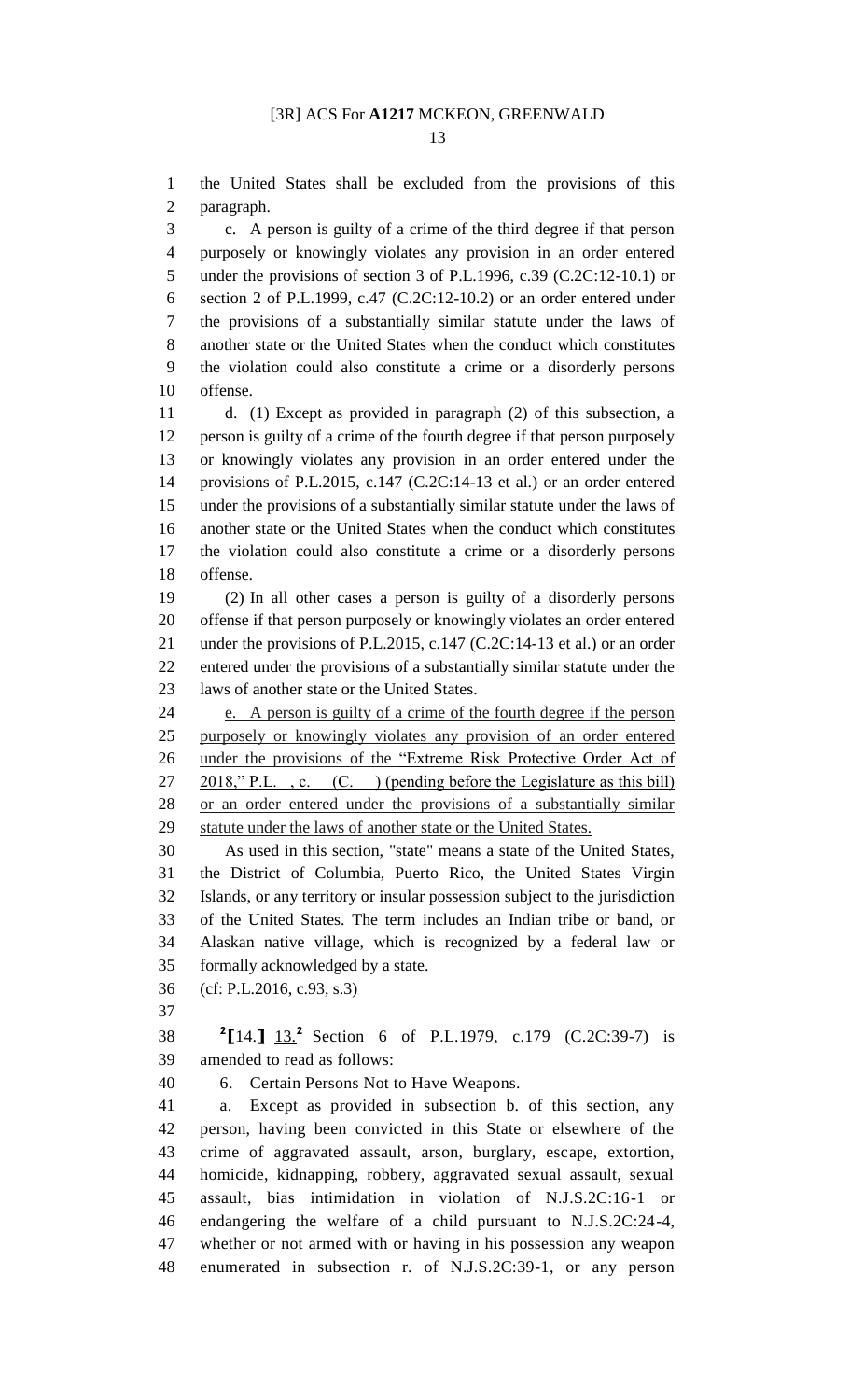convicted of a crime pursuant to the provisions of N.J.S.2C:39-3, N.J.S.2C:39-4 or N.J.S.2C:39-9, or any person who has ever been committed for a mental disorder to any hospital, mental institution or sanitarium unless he possesses a certificate of a medical doctor or psychiatrist licensed to practice in New Jersey or other satisfactory proof that he is no longer suffering from a mental disorder which interferes with or handicaps him in the handling of a firearm, or any person who has been convicted of other than a disorderly persons or petty disorderly persons offense for the unlawful use, possession or sale of a controlled dangerous substance as defined in N.J.S.2C:35-2 who purchases, owns, possesses or controls any of the said weapons is guilty of a crime of the fourth degree.

 b. (1) A person having been convicted in this State or elsewhere of the crime of aggravated assault, arson, burglary, escape, extortion, homicide, kidnapping, robbery, aggravated sexual assault, sexual assault, bias intimidation in violation of N.J.S.2C:16-1, endangering the welfare of a child pursuant to N.J.S.2C:24-4, stalking pursuant to P.L.1992, c.209 (C.2C:12-10) or a crime involving domestic violence as defined in section 3 of P.L.1991, c.261 (C.2C:25-19), whether or not armed with or having in his possession a weapon enumerated in subsection r. of N.J.S.2C:39-1, or a person having been convicted of a crime pursuant to the provisions of N.J.S.2C:35-3 through N.J.S.2C:35-6, inclusive; section 1 of P.L.1987, c.101 (C.2C:35-7); N.J.S.2C:35- 11; N.J.S.2C:39-3; N.J.S.2C:39-4; or N.J.S.2C:39-9 who purchases, owns, possesses or controls a firearm is guilty of a crime of the second degree and upon conviction thereof, the person shall be sentenced to a term of imprisonment by the court. The term of imprisonment shall include the imposition of a minimum term, which shall be fixed at five years, during which the defendant shall be ineligible for parole. If the defendant is sentenced to an extended term of imprisonment pursuant to N.J.S.2C:43-7, the extended term of imprisonment shall include the imposition of a minimum term, which shall be fixed at, or between, one-third and one-half of the sentence imposed by the court or five years, whichever is greater, during which the defendant shall be ineligible for parole.

 (2) A person having been convicted in this State or elsewhere of a disorderly persons offense involving domestic violence, whether or not armed with or having in his possession a weapon enumerated in subsection r. of N.J.S.2C:39-1, who purchases, owns, possesses or controls a firearm is guilty of a crime of the third degree.

 (3) A person whose firearm is seized pursuant to the "Prevention of Domestic Violence Act of 1991," P.L.1991, c.261 (C.2C:25-17 et seq.) and whose firearm has not been returned, or who is subject to a court order prohibiting the possession of firearms issued pursuant to the "Prevention of Domestic Violence Act of 1991," P.L.1991 ,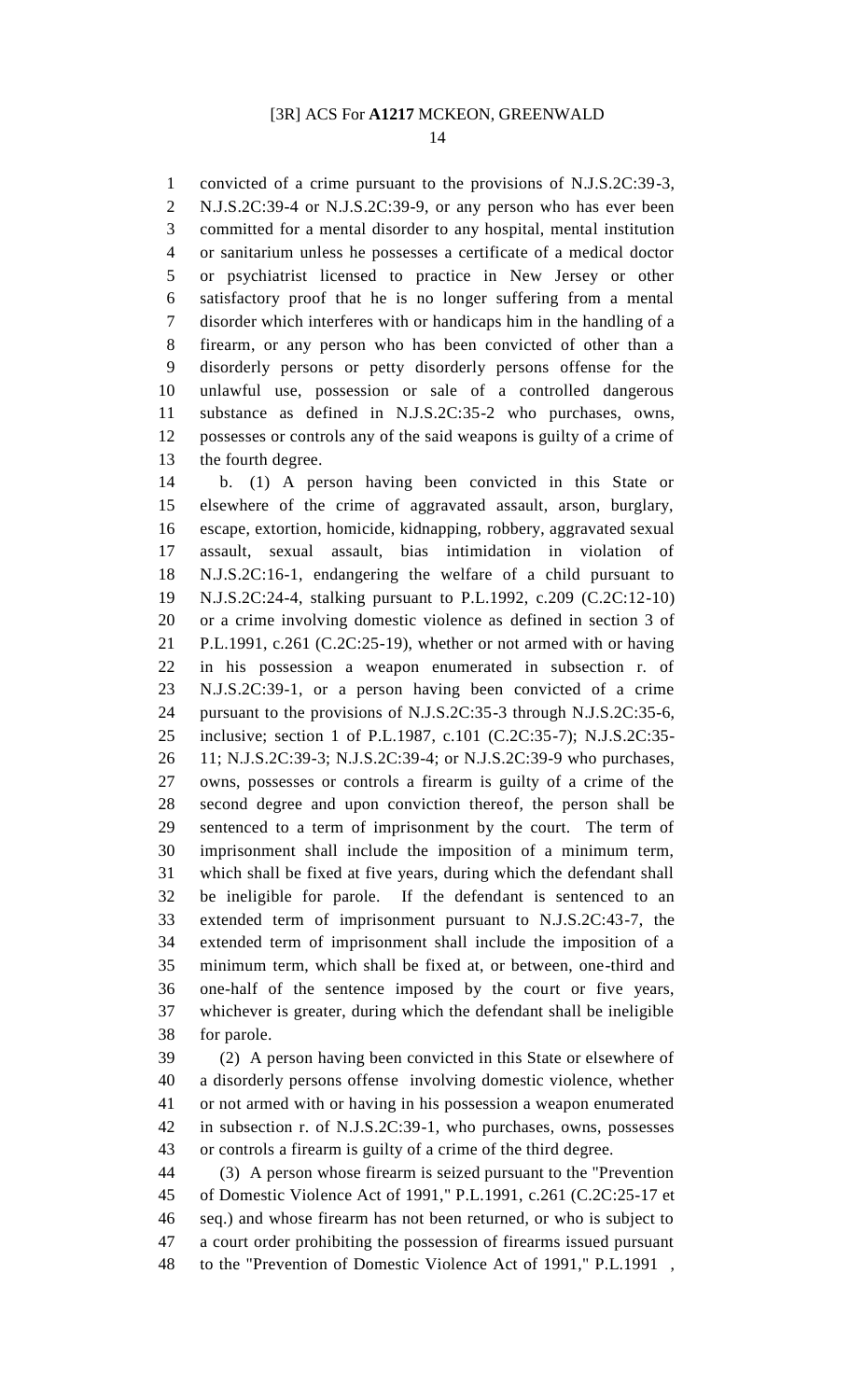c.261 (C.2C:25-17 et seq.) who purchases, owns, possesses or controls a firearm is guilty of a crime of the third degree, except that the provisions of this paragraph shall not apply to any law enforcement officer while actually on duty, or to any member of the Armed Forces of the United States or member of the National Guard while actually on duty or traveling to or from an authorized place of duty. (4) A person who is subject to a court order prohibiting the custody, control, ownership, purchase, possession, or receipt of a firearm or ammunition issued pursuant to the "Extreme Risk

11 Protective Order Act of 2018," P.L., c. (C.) (pending before

 the Legislature as this bill) who purchases, acquires, owns, possesses, or controls a firearm or ammunition is guilty of a crime 14 of the third degree.

 c. Whenever any person shall have been convicted in another state, territory, commonwealth or other jurisdiction of the United States, or any country in the world, in a court of competent jurisdiction, of a crime which in said other jurisdiction or country is comparable to one of the crimes enumerated in subsection a. or b. of this section, then that person shall be subject to the provisions of this section.

- 
- (cf: P.L.2003, c.277, s.3)
- 

24  $\text{I}[15.]\text{I}[4.2 \text{ N.J.S.2C:58-3 is amended to read as follows:}$ 

 2C:58-3. a. Permit to purchase a handgun. No person shall sell, give, transfer, assign or otherwise dispose of, nor receive, purchase, or otherwise acquire a handgun unless the purchaser, assignee, donee, receiver or holder is licensed as a dealer under this chapter or has first secured a permit to purchase a handgun as provided by this section.

 b. Firearms purchaser identification card. No person shall sell, give, transfer, assign or otherwise dispose of nor receive, purchase or otherwise acquire an antique cannon or a rifle or shotgun, other than an antique rifle or shotgun, unless the purchaser, assignee, donee, receiver or holder is licensed as a dealer under this chapter or possesses a valid firearms purchaser identification card, and first exhibits the card to the seller, donor, transferor or assignor, and unless the purchaser, assignee, donee, receiver or holder signs a written certification, on a form prescribed by the superintendent, which shall indicate that he presently complies with the requirements of subsection c. of this section and shall contain his name, address and firearms purchaser identification card number or dealer's registration number. The certification shall be retained by the seller, as provided in paragraph (4) of subsection a. of N.J.S.2C:58-2, or, in the case of a person who is not a dealer, it may be filed with the chief of police of the municipality in which he resides or with the superintendent.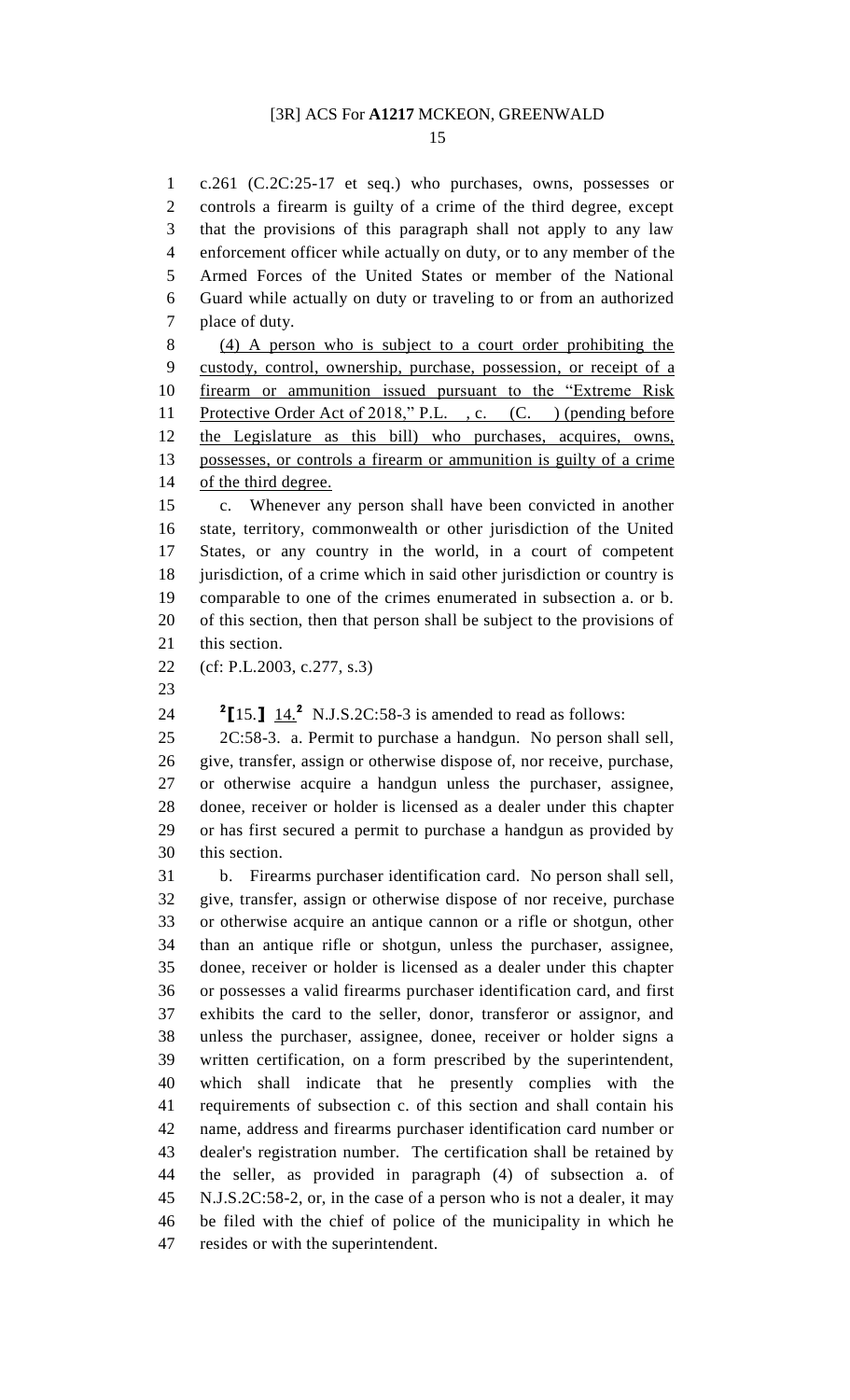c. Who may obtain. No person of good character and good repute in the community in which he lives, and who is not subject to any of the disabilities set forth in this section or other sections of this chapter, shall be denied a permit to purchase a handgun or a firearms purchaser identification card, except as hereinafter set forth. No handgun purchase permit or firearms purchaser identification card shall be issued:

 (1) To any person who has been convicted of any crime, or a disorderly persons offense involving an act of domestic violence as defined in section 3 of P.L.1991, c.261 (C.2C:25-19), whether or not armed with or possessing a weapon at the time of the offense;

 (2) To any drug dependent person as defined in section 2 of P.L.1970, c.226 (C.24:21-2), to any person who is confined for a mental disorder to a hospital, mental institution or sanitarium, or to any person who is presently an habitual drunkard;

 (3) To any person who suffers from a physical defect or disease which would make it unsafe for him to handle firearms, to any person who has ever been confined for a mental disorder, or to any alcoholic unless any of the foregoing persons produces a certificate of a medical doctor or psychiatrist licensed in New Jersey, or other satisfactory proof, that he is no longer suffering from that particular disability in a manner that would interfere with or handicap him in the handling of firearms; to any person who knowingly falsifies any information on the application form for a handgun purchase permit or firearms purchaser identification card;

 (4) To any person under the age of 18 years for a firearms purchaser identification card and to any person under the age of 21 years for a permit to purchase a handgun;

 (5) To any person where the issuance would not be in the interest of the public health, safety or welfare;

 (6) To any person who is subject to a restraining order issued pursuant to the "Prevention of Domestic Violence Act of 1991," P.L.1991, c.261 (C.2C:25-17 et seq.) prohibiting the person from possessing any firearm;

 (7) To any person who as a juvenile was adjudicated delinquent for an offense which, if committed by an adult, would constitute a crime and the offense involved the unlawful use or possession of a weapon, explosive or destructive device or is enumerated in subsection d. of section 2 of P.L.1997, c.117 (C.2C:43-7.2);

 (8) To any person whose firearm is seized pursuant to the "Prevention of Domestic Violence Act of 1991," P.L.1991, c.261 (C.2C:25-17 et seq.) and whose firearm has not been returned; **[**or**]** (9) To any person named on the consolidated Terrorist Watchlist maintained by the Terrorist Screening Center administered by the Federal Bureau of Investigation; or

 (10) To any person who is subject to a court order prohibiting 47 the custody, control, ownership, purchase, possession, or receipt of a firearm or ammunition issued pursuant to the "Extreme Risk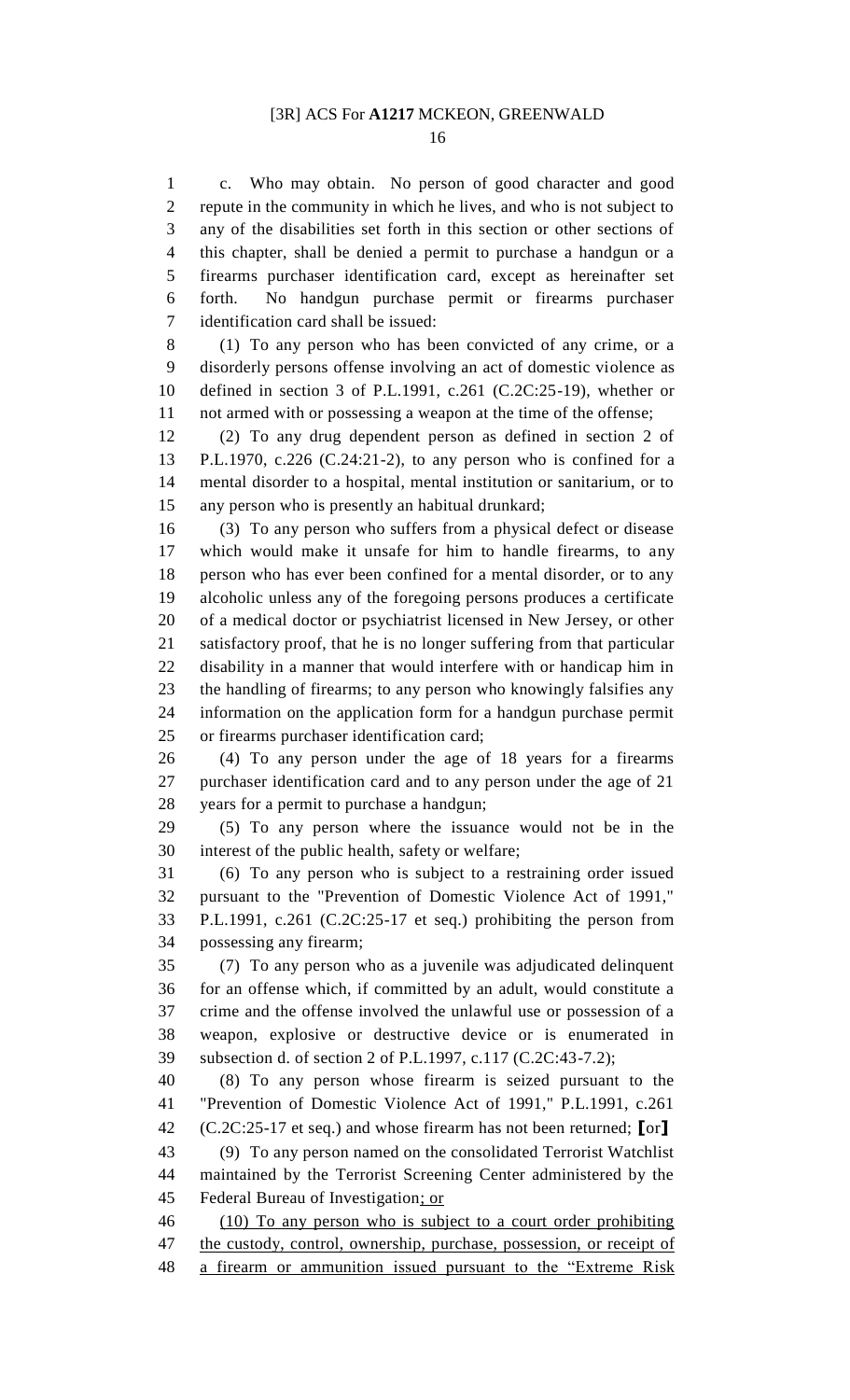Protective Order Act of 2018," P.L. , c. (C. ) (pending before 2 the Legislature as this bill).

 d. Issuance. The chief of police of an organized full-time police department of the municipality where the applicant resides or the superintendent, in all other cases, shall upon application, issue to any person qualified under the provisions of subsection c. of this section a permit to purchase a handgun or a firearms purchaser identification card.

 Any person aggrieved by the denial of a permit or identification card may request a hearing in the Superior Court of the county in which he resides if he is a resident of New Jersey or in the Superior Court of the county in which his application was filed if he is a nonresident. The request for a hearing shall be made in writing within 30 days of the denial of the application for a permit or identification card. The applicant shall serve a copy of his request 16 for a hearing upon the chief of police of the municipality in which he resides, if he is a resident of New Jersey, and upon the superintendent in all cases. The hearing shall be held and a record made thereof within 30 days of the receipt of the application for a hearing by the judge of the Superior Court. No formal pleading and no filing fee shall be required as a preliminary to a hearing. Appeals from the results of a hearing shall be in accordance with law.

 e. Applications. Applications for permits to purchase a handgun and for firearms purchaser identification cards shall be in the form prescribed by the superintendent and shall set forth the name, residence, place of business, age, date of birth, occupation, sex and physical description, including distinguishing physical characteristics, if any, of the applicant, and shall state whether the applicant is a citizen, whether he is an alcoholic, habitual drunkard, drug dependent person as defined in section 2 of P.L.1970, c.226 (C.24:21-2), whether he has ever been confined or committed to a mental institution or hospital for treatment or observation of a mental or psychiatric condition on a temporary, interim or permanent basis, giving the name and location of the institution or hospital and the dates of confinement or commitment, whether he has been attended, treated or observed by any doctor or psychiatrist or at any hospital or mental institution on an inpatient or outpatient basis for any mental or psychiatric condition, giving the name and location of the doctor, psychiatrist, hospital or institution and the dates of the occurrence, whether he presently or ever has been a member of any organization which advocates or approves the commission of acts of force and violence to overthrow the Government of the United States or of this State, or which seeks to deny others their rights under the Constitution of either the United States or the State of New Jersey, whether he has ever been convicted of a crime or disorderly persons offense, whether the person is subject to a restraining order issued pursuant to the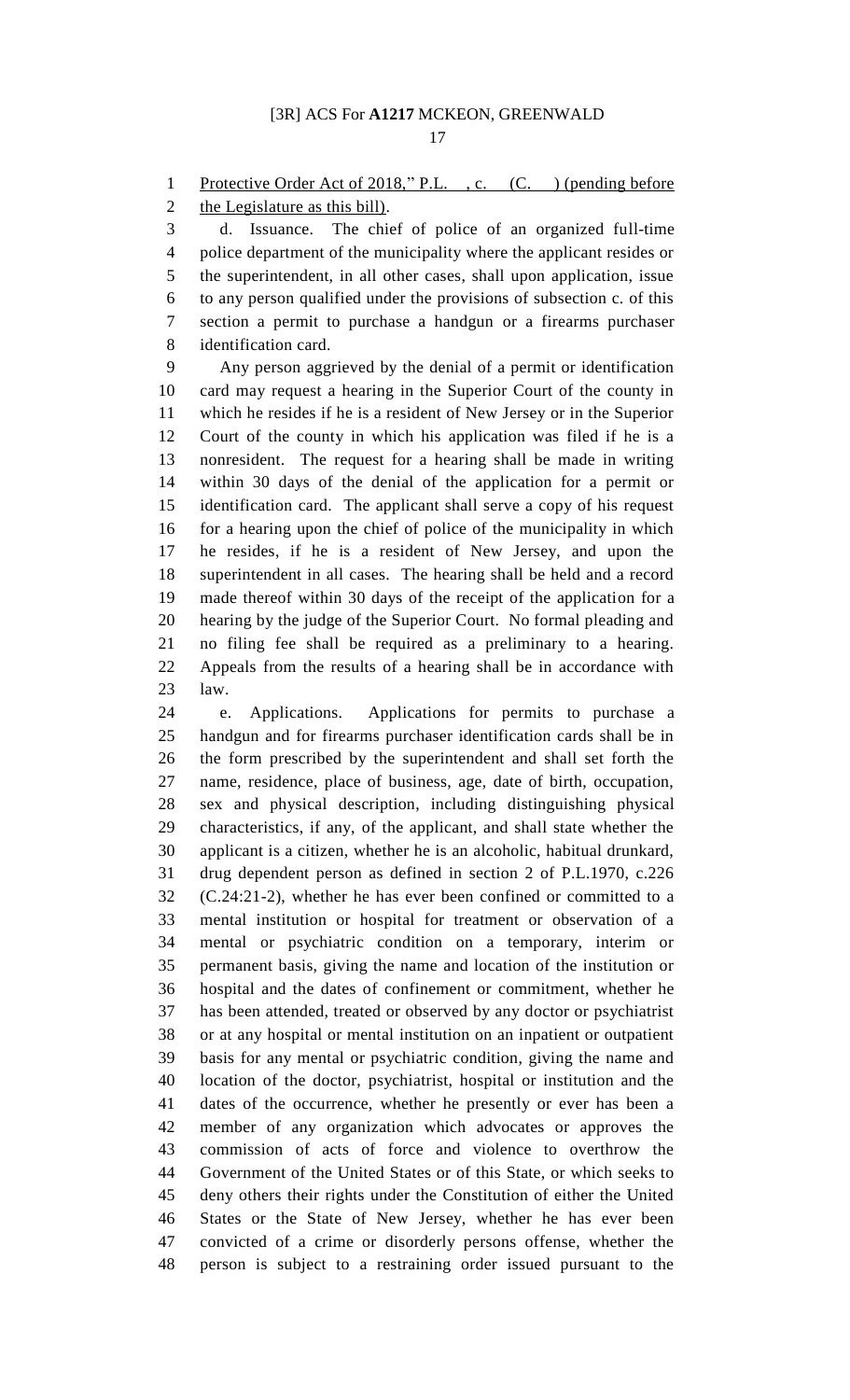"Prevention of Domestic Violence Act of 1991," P.L.1991, c.261 (C.2C:25-17 et seq.) prohibiting the person from possessing any firearm, whether the person is subject to a **<sup>2</sup> [**restraining**]** protective**<sup>2</sup>** order issued pursuant to the "Extreme Risk Protective Order Act of 5 2018." P.L., c. (C.) (pending before the Legislature as this bill) prohibiting the person from possessing any firearm, and other information as the superintendent shall deem necessary for the proper enforcement of this chapter. For the purpose of complying with this subsection, the applicant shall waive any statutory or other right of confidentiality relating to institutional confinement. The application shall be signed by the applicant and shall contain as references the names and addresses of two reputable citizens personally acquainted with him.

 Application blanks shall be obtainable from the superintendent, from any other officer authorized to grant a permit or identification card, and from licensed retail dealers.

 The chief police officer or the superintendent shall obtain the fingerprints of the applicant and shall have them compared with any and all records of fingerprints in the municipality and county in which the applicant resides and also the records of the State Bureau of Identification and the Federal Bureau of Investigation, provided that an applicant for a handgun purchase permit who possesses a valid firearms purchaser identification card, or who has previously obtained a handgun purchase permit from the same licensing authority for which he was previously fingerprinted, and who provides other reasonably satisfactory proof of his identity, need not be fingerprinted again; however, the chief police officer or the superintendent shall proceed to investigate the application to determine whether or not the applicant has become subject to any of the disabilities set forth in this chapter.

 f. Granting of permit or identification card; fee; term; renewal; revocation. The application for the permit to purchase a handgun together with a fee of \$2, or the application for the firearms purchaser identification card together with a fee of \$5, shall be delivered or forwarded to the licensing authority who shall investigate the same and, unless good cause for the denial thereof appears, shall grant the permit or the identification card, or both, if application has been made therefor, within 30 days from the date of receipt of the application for residents of this State and within 45 days for nonresident applicants. A permit to purchase a handgun shall be valid for a period of 90 days from the date of issuance and may be renewed by the issuing authority for good cause for an additional 90 days. A firearms purchaser identification card shall be valid until such time as the holder becomes subject to any of the disabilities set forth in subsection c. of this section, whereupon the card shall be void and shall be returned within five days by the holder to the superintendent, who shall then advise the licensing authority. Failure of the holder to return the firearms purchaser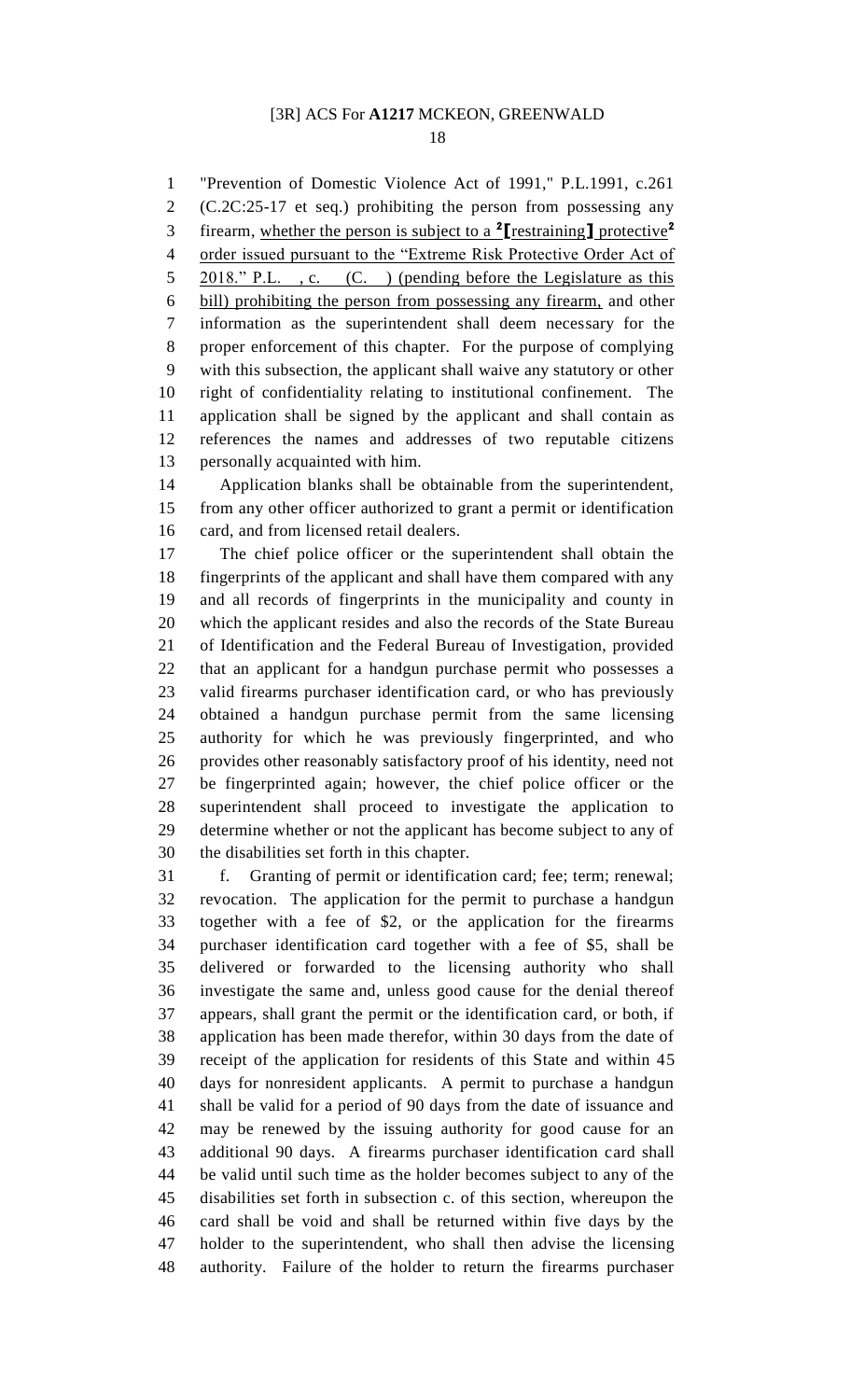identification card to the superintendent within the five days shall be an offense under subsection a. of N.J.S.2C:39-10. Any firearms purchaser identification card may be revoked by the Superior Court of the county wherein the card was issued, after hearing upon notice, upon a finding that the holder thereof no longer qualifies for the issuance of the permit. The county prosecutor of any county, the chief police officer of any municipality or any citizen may apply to the court at any time for the revocation of the card.

 There shall be no conditions or requirements added to the form or content of the application, or required by the licensing authority for the issuance of a permit or identification card, other than those that are specifically set forth in this chapter.

 g. Disposition of fees. All fees for permits shall be paid to the State Treasury if the permit is issued by the superintendent, to the municipality if issued by the chief of police, and to the county treasurer if issued by the judge of the Superior Court.

 h. Form of permit; quadruplicate; disposition of copies. The permit shall be in the form prescribed by the superintendent and shall be issued to the applicant in quadruplicate. Prior to the time he receives the handgun from the seller, the applicant shall deliver to the seller the permit in quadruplicate and the seller shall complete all of the information required on the form. Within five days of the date of the sale, the seller shall forward the original copy to the superintendent and the second copy to the chief of police of the municipality in which the purchaser resides, except that in a municipality having no chief of police, the copy shall be forwarded to the superintendent. The third copy shall then be returned to the purchaser with the pistol or revolver and the fourth copy shall be kept by the seller as a permanent record.

 i. Restriction on number of firearms person may purchase. Only one handgun shall be purchased or delivered on each permit and no more than one handgun shall be purchased within any 30- day period, but this limitation shall not apply to:

 (1) a federal, State, or local law enforcement officer or agency purchasing handguns for use by officers in the actual performance of their law enforcement duties;

 (2) a collector of handguns as curios or relics as defined in Title 18, United States Code, section 921 (a) (13) who has in his possession a valid Collector of Curios and Relics License issued by the federal Bureau of Alcohol, Tobacco, Firearms and Explosives;

 (3) transfers of handguns among licensed retail dealers, registered wholesale dealers and registered manufacturers;

 (4) transfers of handguns from any person to a licensed retail dealer or a registered wholesale dealer or registered manufacturer;

 (5) any transaction where the person has purchased a handgun from a licensed retail dealer and has returned that handgun to the dealer in exchange for another handgun within 30 days of the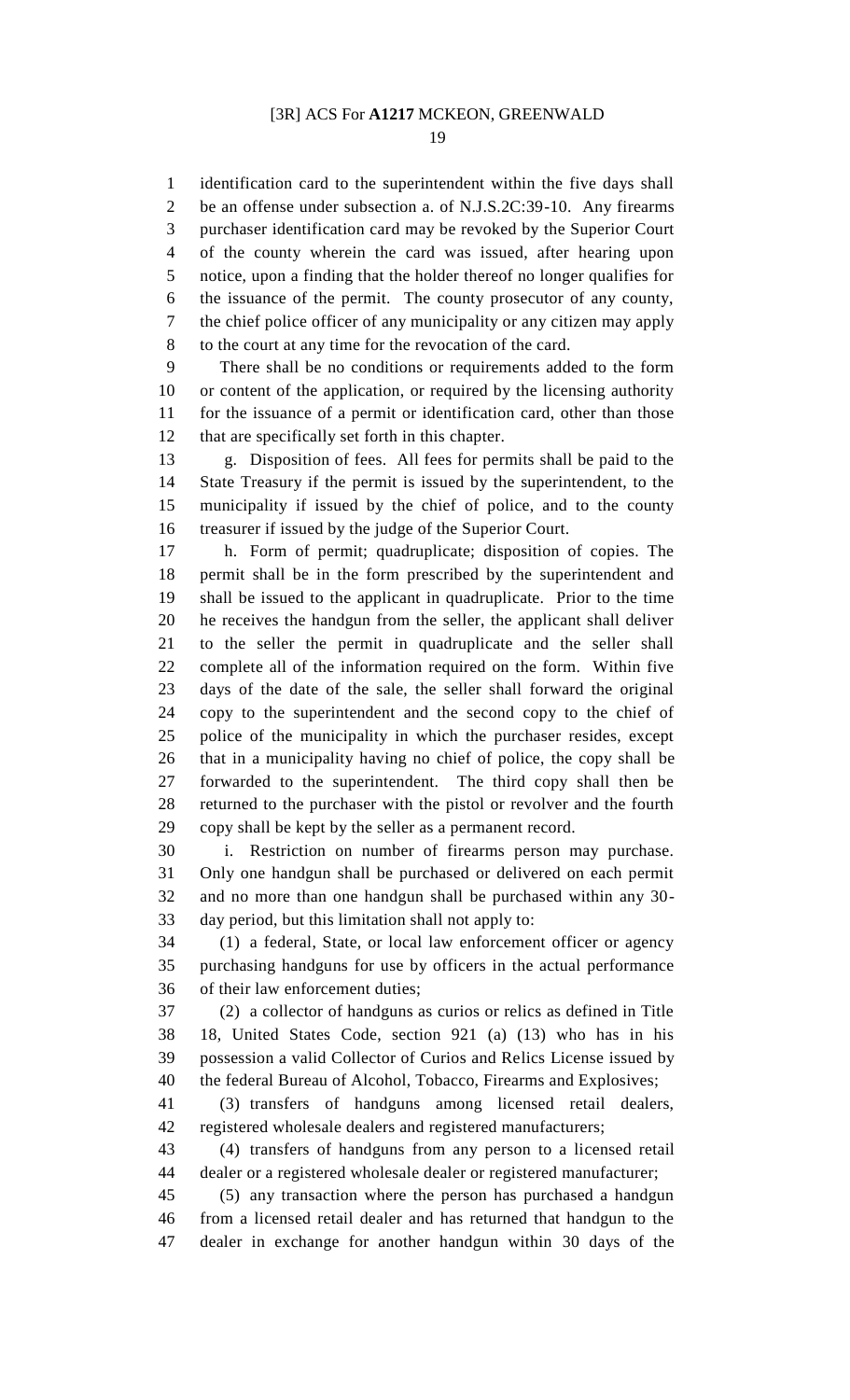original transaction, provided the retail dealer reports the exchange transaction to the superintendent; or

 (6) any transaction where the superintendent issues an exemption from the prohibition in this subsection pursuant to the provisions of section 4 of P.L.2009, c.186 (C.2C:58-3.4).

 The provisions of this subsection shall not be construed to afford or authorize any other exemption from the regulatory provisions governing firearms set forth in chapter 39 and chapter 58 of Title 2C of the New Jersey Statutes;

 A person shall not be restricted as to the number of rifles or shotguns he may purchase, provided he possesses a valid firearms purchaser identification card and provided further that he signs the certification required in subsection b. of this section for each transaction.

 j. Firearms passing to heirs or legatees. Notwithstanding any other provision of this section concerning the transfer, receipt or acquisition of a firearm, a permit to purchase or a firearms purchaser identification card shall not be required for the passing of a firearm upon the death of an owner thereof to his heir or legatee, whether the same be by testamentary bequest or by the laws of intestacy. The person who shall so receive, or acquire the firearm shall, however, be subject to all other provisions of this chapter. If the heir or legatee of the firearm does not qualify to possess or carry it, he may retain ownership of the firearm for the purpose of sale for a period not exceeding 180 days, or for a further limited period as may be approved by the chief law enforcement officer of the municipality in which the heir or legatee resides or the superintendent, provided that the firearm is in the custody of the chief law enforcement officer of the municipality or the superintendent during that period.

 k. Sawed-off shotguns. Nothing in this section shall be construed to authorize the purchase or possession of any sawed-off shotgun.

 l. Nothing in this section and in N.J.S.2C:58-2 shall apply to the sale or purchase of a visual distress signalling device approved by the United States Coast Guard, solely for possession on a private or commercial aircraft or any boat; provided, however, that no person under the age of 18 years shall purchase nor shall any person sell to a person under the age of 18 years a visual distress signalling device.

 m. The provisions of subsections a. and b. of this section and paragraphs (4) and (5) of subsection a. of N.J.S.2C:58-2 shall not apply to the purchase of firearms by a law enforcement agency for use by law enforcement officers in the actual performance of the officers' official duties, which purchase may be made directly from a manufacturer or from a licensed dealer located in this State or any other state.

(cf: P.L.2016, c.74, s.1)